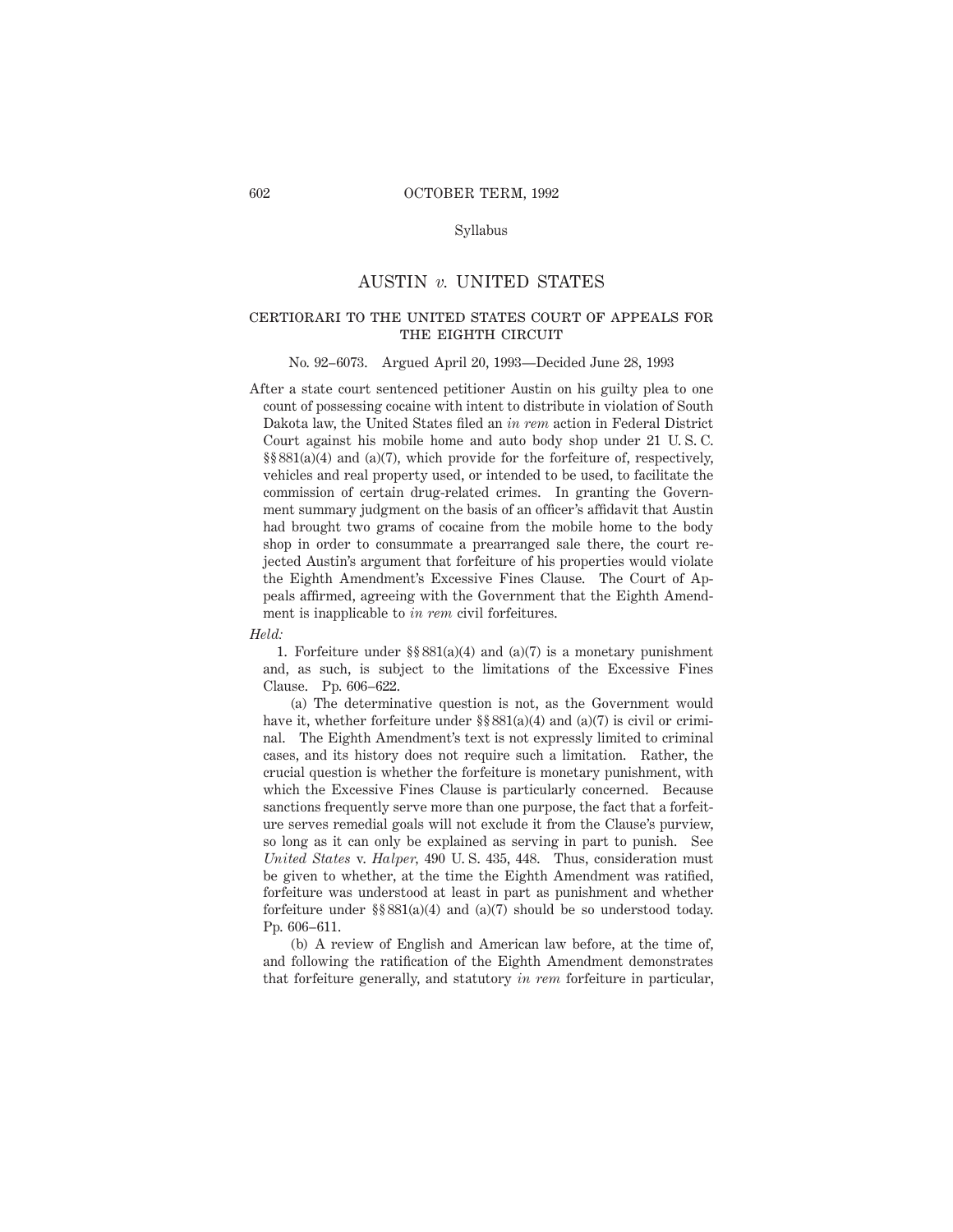#### Syllabus

historically have been understood, at least in part, as punishment. See, *e. g., Peisch* v. *Ware,* 4 Cranch 347, 364. The same understanding runs through this Court's cases rejecting the "innocence" of the owner as a common-law defense to forfeiture. See, *e. g., Calero-Toledo* v. *Pearson Yacht Leasing Co.,* 416 U. S. 663, 683, 686, 687. Pp. 611–618.

(c) Forfeitures under §§ 881(a)(4) and (a)(7) are properly considered punishment today, since nothing in these provisions contradicts the historical understanding, since both sections clearly focus on the owner's culpability by expressly providing "innocent owner" defenses and by tying forfeiture directly to the commission of drug offenses, and since the legislative history confirms that Congress understood the provisions as serving to deter and to punish. Thus, even assuming that the sections serve some remedial purpose, it cannot be concluded that forfeiture under the sections serves only that purpose. Pp. 619–622.

2. The Court declines to establish a test for determining whether a forfeiture is constitutionally "excessive," since prudence dictates that the lower courts be allowed to consider that question in the first instance. Pp. 622–623.

964 F. 2d 814, reversed and remanded.

BLACKMUN, J., delivered the opinion of the Court, in which WHITE, STEVENS, O'CONNOR, and SOUTER, JJ., joined. SCALIA, J., filed an opinion concurring in part and concurring in the judgment, *post,* p. 623. Kennedy, J., filed an opinion concurring in part and concurring in the judgment, in which REHNQUIST, C. J., and THOMAS, J., joined, *post*, p. 628.

*Richard L. Johnson* argued the cause for petitioner. With him on the briefs was *Scott N. Peters.*

*Miguel A. Estrada* argued the cause for the United States. With him on the brief were *Acting Solicitor General Bryson, Acting Assistant Attorney General Keeney,* and *Thomas E. Booth.\**

A brief of *amici curiae* was filed for the State of Arizona et al. by *Grant Woods,* Attorney General of Arizona, and *Cameron H. Holmes* and *Sandra*

<sup>\*</sup>Briefs of *amici curiae* urging reversal were filed for the American Civil Liberties Union by *Gerard E. Lynch, Steven R. Shapiro,* and *John A. Powell;* and for the National Association of Criminal Defense Lawyers by *David B. Smith* and *Justin M. Miller.*

*Roger L. Conner, Robert Teir, Edward S. G. Dennis, Jr.,* and *Peter Buscemi* filed a brief for the American Alliance for Rights and Responsibilities et al. urging affirmance.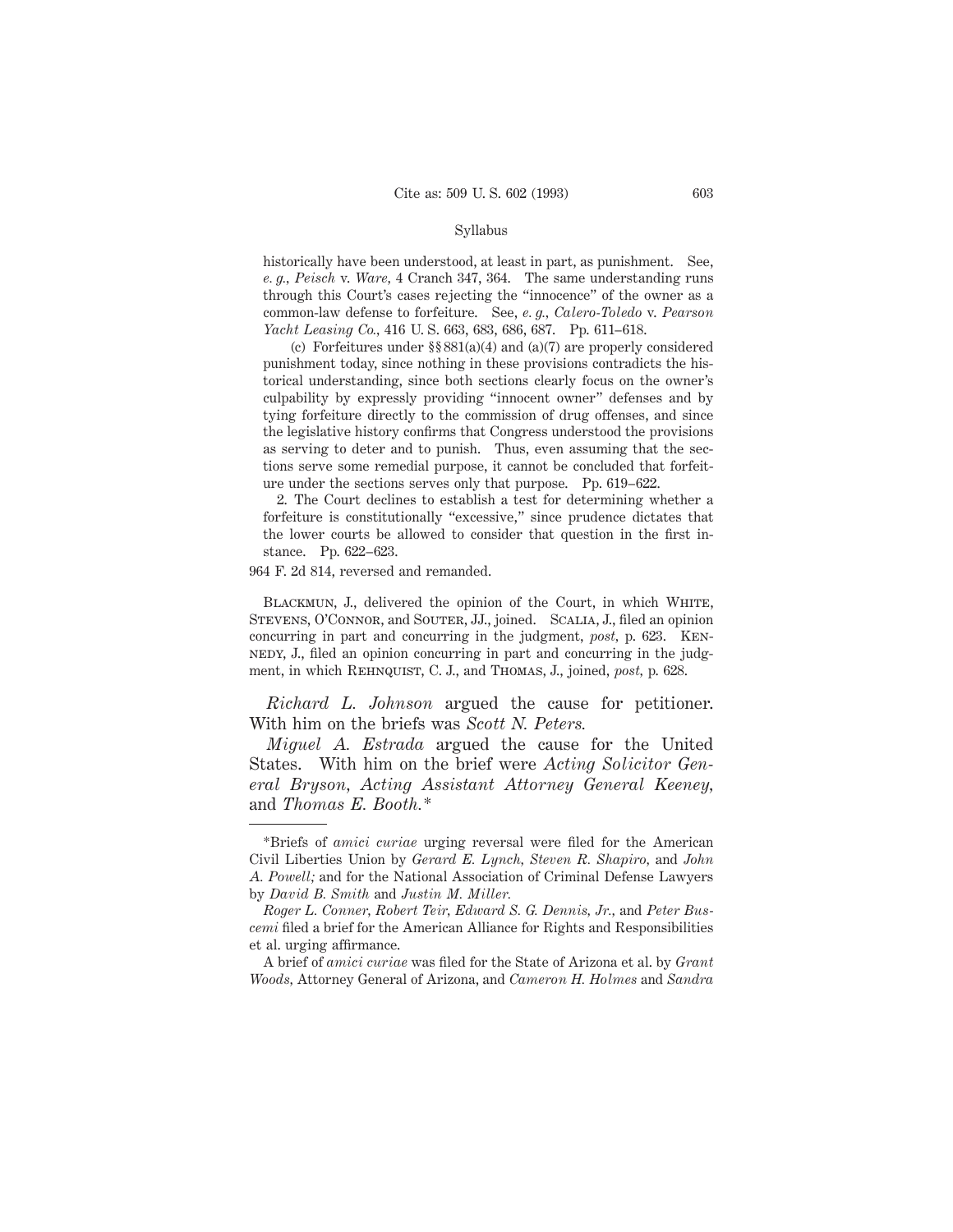### 604 AUSTIN *v.* UNITED STATES

### Opinion of the Court

# JUSTICE BLACKMUN delivered the opinion of the Court.

In this case, we are asked to decide whether the Excessive Fines Clause of the Eighth Amendment applies to forfeitures of property under 21 U. S. C. §§ 881(a)(4) and (a)(7). We hold that it does and therefore remand the case for consideration of the question whether the forfeiture at issue here was excessive.

On August 2, 1990, petitioner Richard Lyle Austin was indicted on four counts of violating South Dakota's drug laws. Austin ultimately pleaded guilty to one count of possessing cocaine with intent to distribute and was sentenced by the state court to seven years' imprisonment. On September 7, the United States filed an *in rem* action in the United States District Court for the District of South Dakota seeking forfeiture of Austin's mobile home and auto body shop under 21

I

*L. Janzen,* Assistant Attorneys General, *Daniel E. Lungren,* Attorney General of California, *George Williamson,* Chief Assistant Attorney General, and *Gary W. Schons, Domenick Galluzzo,* Acting Chief State's Attorney of Connecticut, and by the Attorneys General for their respective jurisdictions as follows: *Winston Bryant* of Arkansas, *Robert A. Butterworth* of Florida, *Michael J. Bowers* of Georgia, *Robert A. Marks* of Hawaii, *Larry EchoHawk* of Idaho, *Robert T. Stephan* of Kansas, *Chris Gorman* of Kentucky, *Richard P. Ieyoub* of Louisiana, *Michael Carpenter* of Maine, *J. Joseph Curran, Jr.,* of Maryland, *Scott Harshbarger* of Massachusetts, *Frank J. Kelley* of Michigan, *Hubert H. Humphrey III* of Minnesota, *Michael Moore* of Mississippi, *Joseph P. Mazurek* of Montana, *Don Stenberg* of Nebraska, *Frankie Sue Del Papa* of Nevada, *Jeffrey R. Howard* of New Hampshire, *Tom Udall* of New Mexico, *Michael F. Easley* of North Carolina, *Susan B. Loving* of Oklahoma, *Ernest D. Preate, Jr.,* of Pennsylvania, *Jeffrey B. Pine* of Rhode Island, *T. Travis Medlock* of South Carolina, *Dan Morales* of Texas, *Jan Graham* of Utah, *Stephen D. Rosenthal* of Virginia, *Christine O. Gregoire* of Washington, *Joseph B. Meyer* of Wyoming, and *Rosalie Simmonds Ballentine* of the Virgin Islands.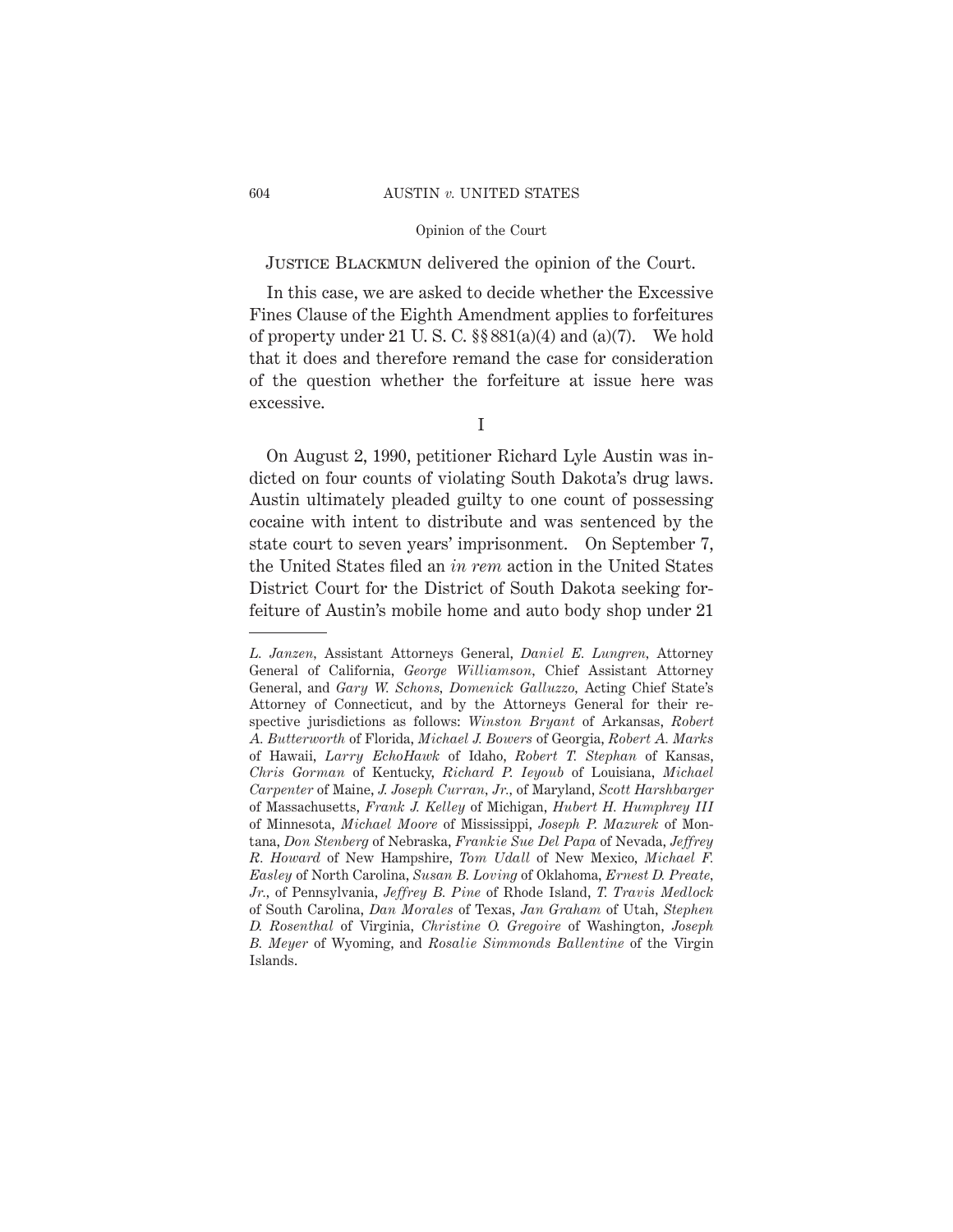U. S. C.  $\S$ § 881(a)(4) and (a)(7).<sup>1</sup> Austin filed a claim and an answer to the complaint.

On February 4, 1991, the United States made a motion, supported by an affidavit from Sioux Falls Police Officer Donald Satterlee, for summary judgment. According to Satterlee's affidavit, Austin met Keith Engebretson at Austin's body shop on June 13, 1990, and agreed to sell cocaine to Engebretson. Austin left the shop, went to his mobile home, and returned to the shop with two grams of cocaine which he sold to Engebretson. State authorities executed a search warrant on the body shop and mobile home the following day. They discovered small amounts of marijuana and cocaine, a .22 caliber revolver, drug paraphernalia, and approximately \$4,700 in cash. App. 13. In opposing summary judgment, Austin argued that forfeiture of the properties would violate the Eighth Amendment.2 The District Court rejected this argument and entered summary judgment for the United States. *Id.,* at 19.

The United States Court of Appeals for the Eighth Circuit "reluctantly agree[d] with the government" and affirmed.

.....

<sup>1</sup> These statutes provide for the forfeiture of:

<sup>&</sup>quot;(4) All conveyances, including aircraft, vehicles, or vessels, which are used, or are intended for use, to transport, or in any manner to facilitate the transportation, sale, receipt, possession, or concealment of [controlled substances, their raw materials, and equipment used in their manufacture and distribution]

<sup>&</sup>quot;(7) All real property, including any right, title, and interest (including any leasehold interest) in the whole of any lot or tract of land and any appurtenances or improvements, which is used, or intended to be used, in any manner or part, to commit, or to facilitate the commission of, a violation of this subchapter punishable by more than one year's imprisonment . . . ."

Each provision has an "innocent owner" exception. See  $\S$   $881(a)(4)(C)$ and (a)(7).

<sup>&</sup>lt;sup>2</sup> "Excessive bail shall not be required, nor excessive fines imposed, nor cruel and unusual punishments inflicted." U. S. Const., Amdt. 8.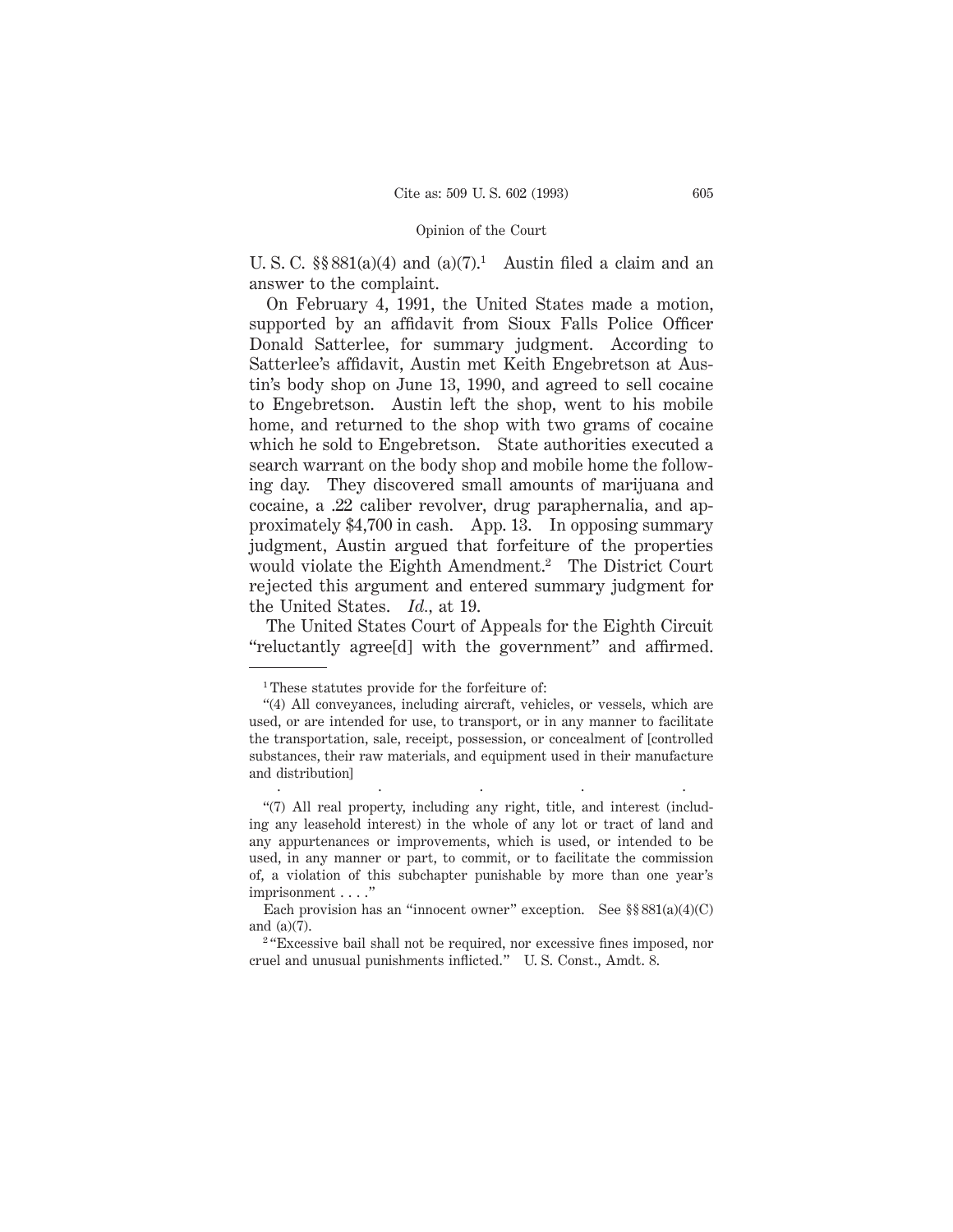*United States* v. *One Parcel of Property,* 964 F. 2d 814, 817 (1992). Although it thought that "the principle of proportionality should be applied in civil actions that result in harsh penalties," *ibid.,* and that the Government was "exacting too high a penalty in relation to the offense committed," *id.,* at 818, the court felt constrained from holding the forfeiture unconstitutional. It cited this Court's decision in *Calero-Toledo* v. *Pearson Yacht Leasing Co.,* 416 U. S. 663 (1974), for the proposition that, when the Government is proceeding against property *in rem,* the guilt or innocence of the property's owner "is constitutionally irrelevant." 964 F. 2d, at 817. It then reasoned: "We are constrained to agree with the Ninth Circuit that '[i]f the constitution allows *in rem* forfeiture to be visited upon innocent owners . . . the constitution hardly requires proportionality review of forfeitures.'" *Ibid.,* quoting *United States* v. *Tax Lot 1500,* 861 F. 2d 232, 234 (CA9 1988), cert. denied *sub nom. Jaffee* v. *United States,* 493 U. S. 954 (1989).

We granted certiorari, 506 U. S. 1074 (1993), to resolve an apparent conflict with the Court of Appeals for the Second Circuit over the applicability of the Eighth Amendment to *in rem* civil forfeitures. See *United States* v. *Certain Real Property,* 954 F. 2d 29, 35, 38–39, cert. denied *sub nom. Levin* v. *United States,* 506 U. S. 815 (1992).

II

Austin contends that the Eighth Amendment's Excessive Fines Clause applies to *in rem* civil forfeiture proceedings. See Brief for Petitioner 10, 19, 23. We have had occasion to consider this Clause only once before. In *Browning-Ferris Industries of Vt., Inc.* v. *Kelco Disposal, Inc.,* 492 U. S. 257 (1989), we held that the Excessive Fines Clause does not limit the award of punitive damages to a private party in a civil suit when the government neither has prosecuted the action nor has any right to receive a share of the damages. *Id.*, at 264. The Court's opinion and JUSTICE O'CONNOR's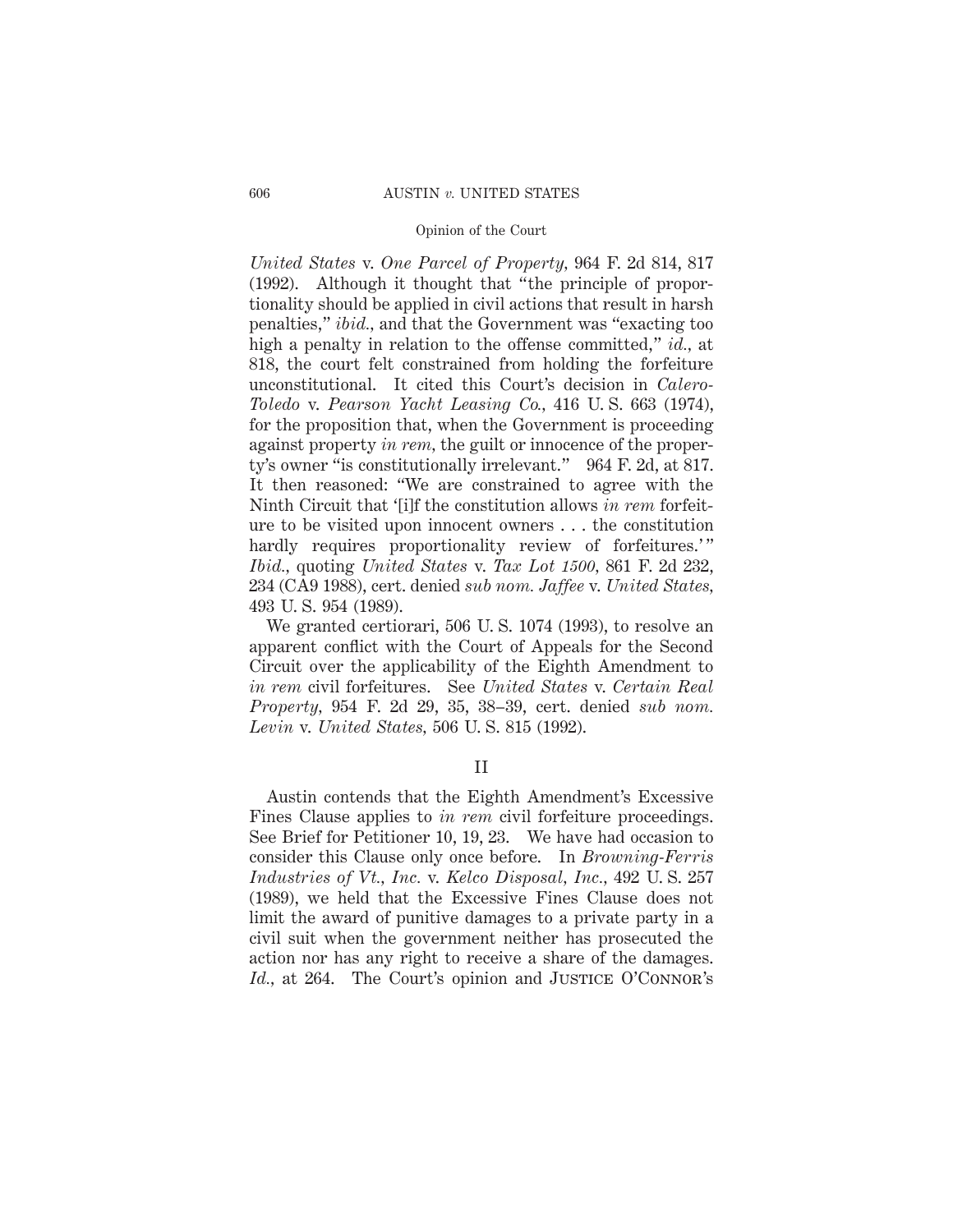opinion, concurring in part and dissenting in part, reviewed in some detail the history of the Excessive Fines Clause. See *id.,* at 264–268, 286–297. The Court concluded that both the Eighth Amendment and § 10 of the English Bill of Rights of 1689, from which it derives, were intended to prevent *the government* from abusing its power to punish, see *id.,* at 266–267, and therefore that "the Excessive Fines Clause was intended to limit only those fines directly imposed by, and payable to, the government," *id.,* at 268.3

We found it unnecessary to decide in *Browning-Ferris* whether the Excessive Fines Clause applies only to criminal cases. *Id.,* at 263. The United States now argues that

"any claim that the government's conduct in a civil proceeding is limited by the Eighth Amendment generally, or by the Excessive Fines Clause in particular, must fail unless the challenged governmental action, despite its label, would have been recognized as a *criminal* punishment at the time the Eighth Amendment was adopted." Brief for United States 16 (emphasis added).

It further suggests that the Eighth Amendment cannot apply to a civil proceeding unless that proceeding is so punitive that it must be considered criminal under *Kennedy* v. *Mendoza-Martinez,* 372 U. S. 144 (1963), and *United States* v. *Ward,* 448 U. S. 242 (1980). Brief for United States 26–27. We disagree.

Some provisions of the Bill of Rights are expressly limited to criminal cases. The Fifth Amendment's Self-Incrimination Clause, for example, provides: "No person . . . shall be compelled in any criminal case to be a witness

<sup>3</sup> In *Browning-Ferris,* we left open the question whether the Excessive Fines Clause applies to *qui tam* actions in which a private party brings suit in the name of the United States and shares in the proceeds. See 492 U. S., at 276, n. 21. Because the instant suit was prosecuted by the United States and because Austin's property was forfeited to the United States, we have no occasion to address that question here.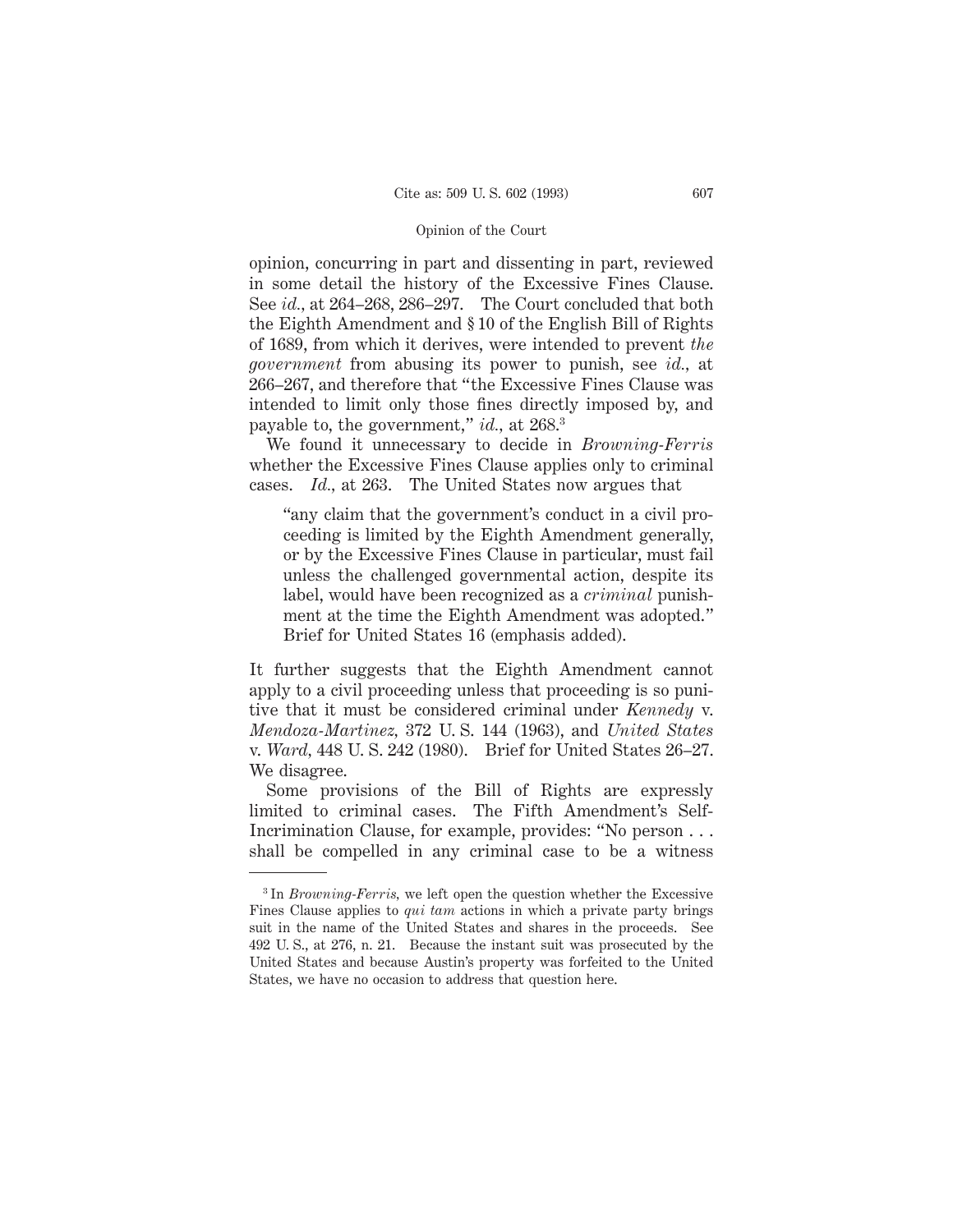against himself." The protections provided by the Sixth Amendment are explicitly confined to "criminal prosecutions." See generally *Ward,* 448 U. S., at 248.4 The text of the Eighth Amendment includes no similar limitation. See n. 2, *supra.*

Nor does the history of the Eighth Amendment require such a limitation. JUSTICE O'CONNOR noted in *Browning*-*Ferris:* "Consideration of the Eighth Amendment immediately followed consideration of the Fifth Amendment.

And, of course, even those protections associated with criminal cases may apply to a civil forfeiture proceeding if it is so punitive that the proceeding must reasonably be considered criminal. See *Kennedy* v. *Mendoza-Martinez,* 372 U. S. 144 (1963); *Ward, supra.*

<sup>4</sup> As a general matter, this Court's decisions applying constitutional protections to civil forfeiture proceedings have adhered to this distinction between provisions that are limited to criminal proceedings and provisions that are not. Thus, the Court has held that the Fourth Amendment's protection against unreasonable searches and seizures applies in forfeiture proceedings, see *One 1958 Plymouth Sedan* v. *Pennsylvania,* 380 U. S. 693, 696 (1965); *Boyd* v. *United States,* 116 U. S. 616, 634 (1886), but that the Sixth Amendment's Confrontation Clause does not, see *United States* v. *Zucker,* 161 U. S. 475, 480–482 (1896). It has also held that the due process requirement that guilt in a criminal proceeding be proved beyond a reasonable doubt, see *In re Winship,* 397 U. S. 358 (1970), does not apply to civil forfeiture proceedings. See *Lilienthal's Tobacco* v. *United States,* 97 U. S. 237, 271–272 (1878).

The Double Jeopardy Clause has been held not to apply in civil forfeiture proceedings, but only in cases where the forfeiture could properly be characterized as remedial. See *United States* v. *One Assortment of 89 Firearms,* 465 U. S. 354, 364 (1984); *One Lot Emerald Cut Stones* v. *United States,* 409 U. S. 232, 237 (1972); see generally *United States* v. *Halper,* 490 U. S. 435, 446–449 (1989) (Double Jeopardy Clause prohibits second sanction that may not fairly be characterized as remedial). Conversely, the Fifth Amendment's Self-Incrimination Clause, which is textually limited to "criminal case[s]," has been applied in civil forfeiture proceedings, but only where the forfeiture statute had made the culpability of the owner relevant, see *United States* v. *United States Coin & Currency,* 401 U. S. 715, 721–722 (1971), or where the owner faced the possibility of subsequent criminal proceedings, see *Boyd,* 116 U. S., at 634; see also *United States* v. *Ward,* 448 U. S. 242, 253–254 (1980) (discussing *Boyd*).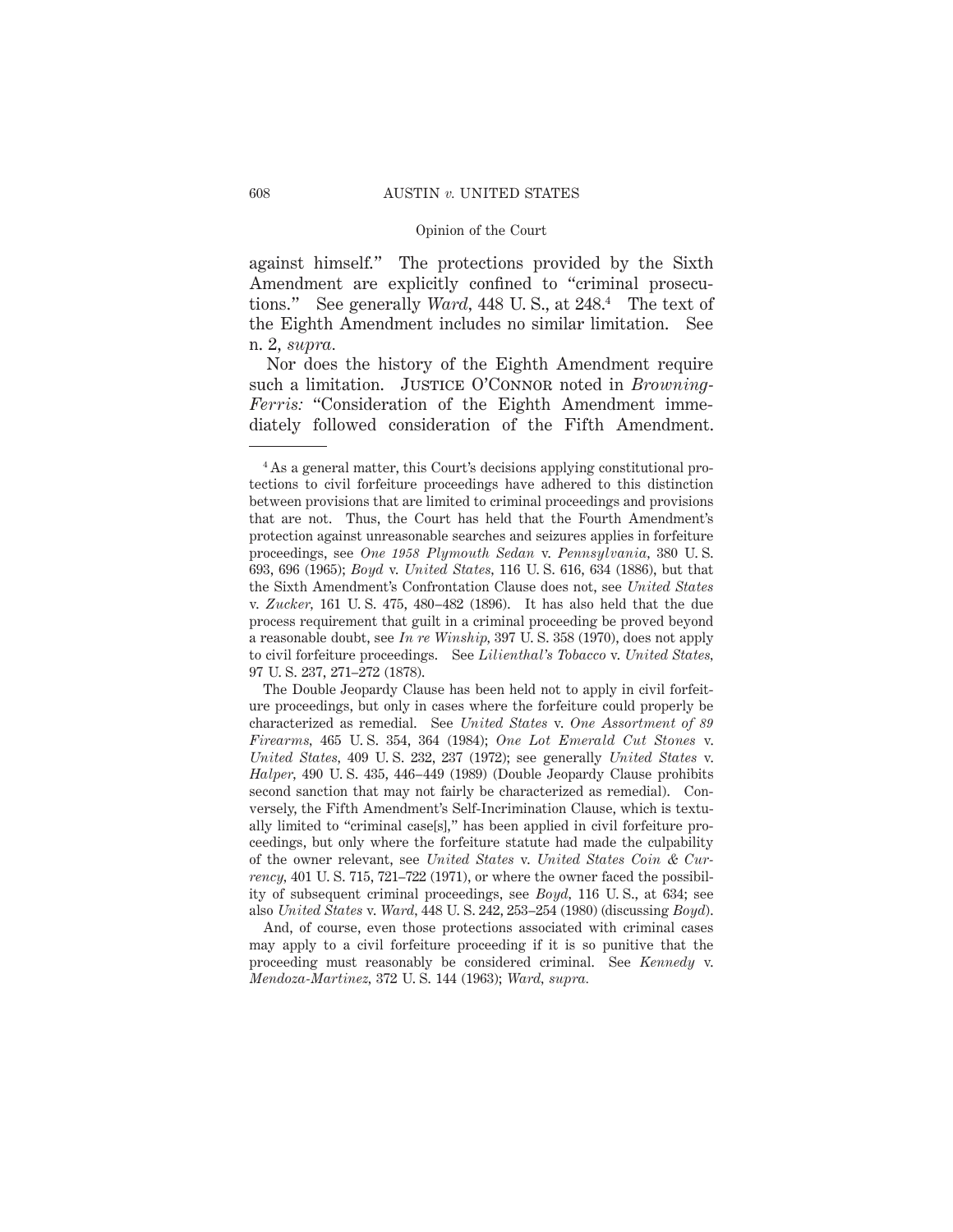After deciding to confine the benefits of the Self-Incrimination Clause of the Fifth Amendment to criminal proceedings, the Framers turned their attention to the Eighth Amendment. There were no proposals to limit that Amendment to criminal proceedings . . . . . 492 U.S., at 294. Section 10 of the English Bill of Rights of 1689 is not expressly limited to criminal cases either. The original draft of § 10 as introduced in the House of Commons did contain such a restriction, but only with respect to the bail clause: "The requiring excessive Bail of Persons committed in criminal Cases, and imposing excessive Fines, and illegal Punishments, to be prevented." 10 H. C. Jour. 17 (1688). The absence of any similar restriction in the other two clauses suggests that they were not limited to criminal cases. In the final version, even the reference to criminal cases in the bail clause was omitted. See 1 W. & M., 2d Sess., ch. 2, 3 Stat. at Large 441 (1689) ("That excessive Bail ought not to be required, nor excessive Fines imposed; nor cruel and unusual Punishments inflicted"); see also L. Schwoerer, The Declaration of Rights, 1689, p. 88 (1981) ("But article 10 contains no reference to 'criminal cases' and, thus, would seem to apply  $\dots$  to all cases").<sup>5</sup>

The purpose of the Eighth Amendment, putting the Bail Clause to one side, was to limit the government's power to punish. See *Browning-Ferris,* 492 U. S., at 266–267, 275. The Cruel and Unusual Punishments Clause is self-evidently concerned with punishment. The Excessive Fines Clause limits the government's power to extract payments, whether

<sup>5</sup> In *Ingraham* v. *Wright,* 430 U. S. 651 (1977), we concluded that the omission of any reference to criminal cases in § 10 was without substantive significance in light of the preservation of a similar reference to criminal cases in the preamble to the English Bill of Rights. *Id.,* at 665. This reference in the preamble, however, related only to excessive bail. See 1 W. & M., 2d Sess., ch. 2, 3 Stat. at Large 440 (1689). Moreover, the preamble appears designed to catalog the misdeeds of James II, see *ibid.,* rather than to define the scope of the substantive rights set out in subsequent sections.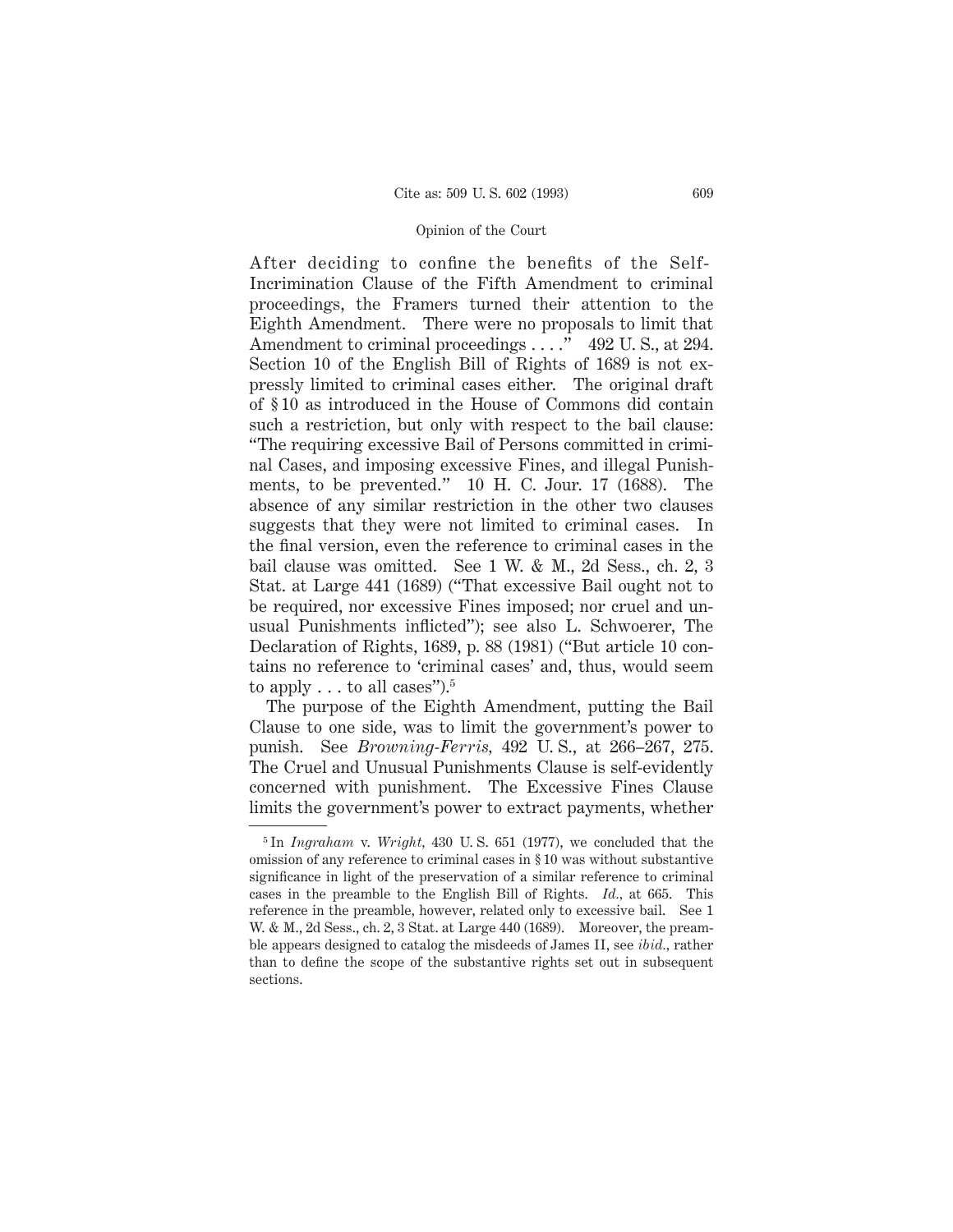in cash or in kind, "as *punishment* for some offense." *Id.,* at 265 (emphasis added). "The notion of punishment, as we commonly understand it, cuts across the division between the civil and the criminal law." *United States* v. *Halper,* 490 U. S. 435, 447–448 (1989). "It is commonly understood that civil proceedings may advance punitive as well as remedial goals, and, conversely, that both punitive and remedial goals may be served by criminal penalties." *Id.,* at 447. See also *United States ex rel. Marcus* v. *Hess,* 317 U. S. 537, 554 (1943) (Frankfurter, J., concurring). Thus, the question is not, as the United States would have it, whether forfeiture under §§ 881(a)(4) and (a)(7) is civil or criminal, but rather whether it is punishment.6

In considering this question, we are mindful of the fact that sanctions frequently serve more than one purpose. We need not exclude the possibility that a forfeiture serves remedial purposes to conclude that it is subject to the limitations of the Excessive Fines Clause. We, however, must determine that it can only be explained as serving in part to punish. We said in *Halper* that "a civil sanction that cannot fairly be said solely to serve a remedial purpose, but rather can only be explained as also serving either retributive or deterrent purposes, is punishment, as we have come to understand the term." 490 U. S., at 448. We turn, then, to consider whether, at the time the Eighth Amendment was ratified, forfeiture was understood at least in part as punish-

<sup>6</sup> For this reason, the United States' reliance on *Kennedy* v. *Mendoza-Martinez* and *United States* v. *Ward* is misplaced. The question in those cases was whether a nominally civil penalty should be reclassified as criminal and the safeguards that attend a criminal prosecution should be required. See *Mendoza-Martinez,* 372 U. S., at 167, 184; *Ward,* 448 U. S., at 248. In addressing the separate question whether punishment is being imposed, the Court has not employed the tests articulated in *Mendoza-Martinez* and *Ward.* See, *e. g., United States* v. *Halper,* 490 U. S., at 447. Since in this case we deal only with the question whether the Eighth Amendment's Excessive Fines Clause applies, we need not address the application of those tests.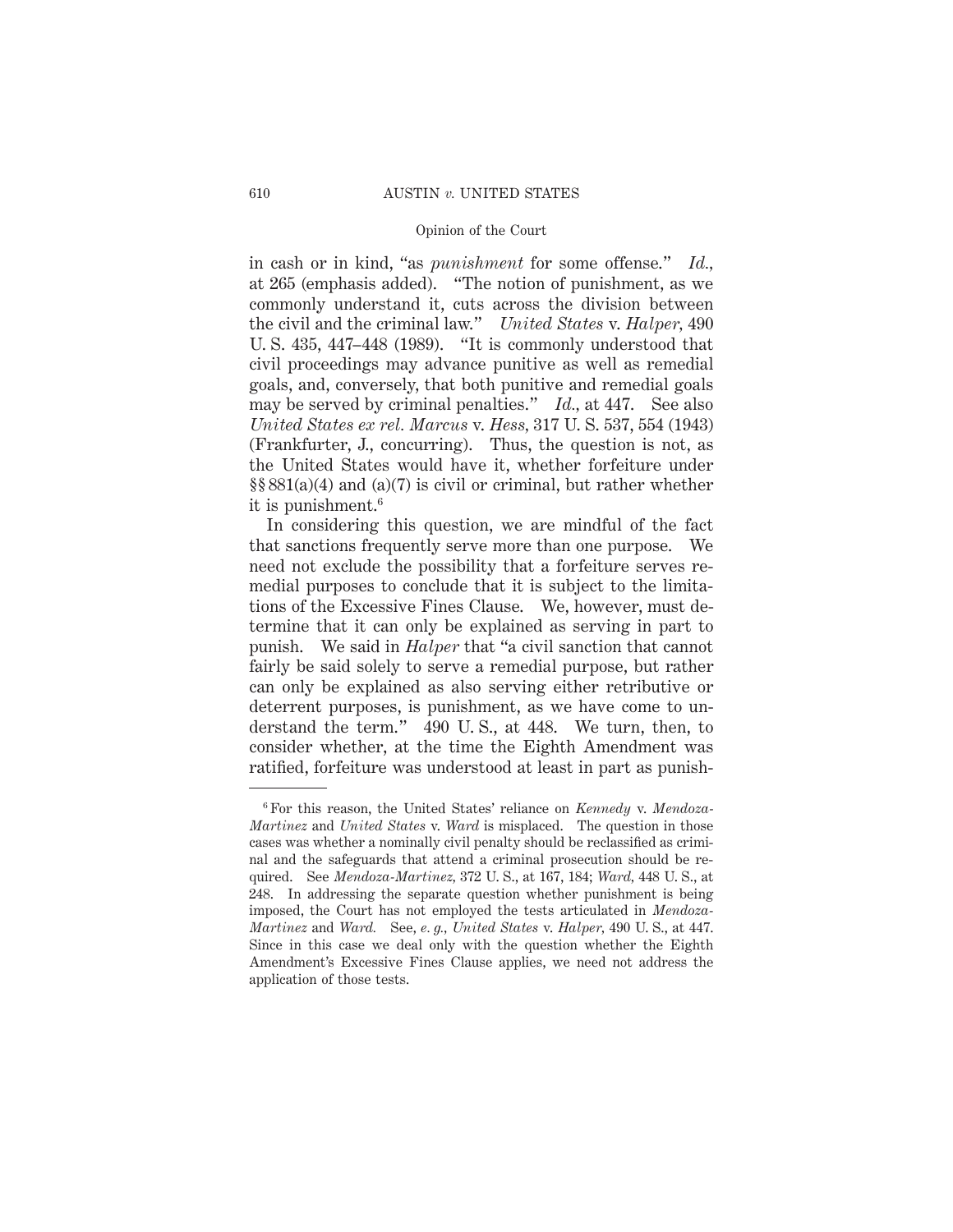ment and whether forfeiture under  $\S § 881(a)(4)$  and  $(a)(7)$ should be so understood today.

# III

# A

Three kinds of forfeiture were established in England at the time the Eighth Amendment was ratified in the United States: deodand, forfeiture upon conviction for a felony or treason, and statutory forfeiture. See *Calero-Toledo,* 416 U. S., at 680–683. Each was understood, at least in part, as imposing punishment.

"At common law the value of an inanimate object directly or indirectly causing the accidental death of a King's subject was forfeited to the Crown as a deodand. The origins of the deodand are traceable to Biblical and pre-Judeo-Christian practices, which reflected the view that the instrument of death was accused and that religious expiation was required. See O. Holmes, The Common Law, c. 1 (1881). The value of the instrument was forfeited to the King, in the belief that the King would provide the money for Masses to be said for the good of the dead man's soul, or insure that the deodand was put to charitable uses. 1 W. Blackstone, Commentaries \*300. When application of the deodand to religious or eleemosynary purposes ceased, and the deodand became a source of Crown revenue, the institution was justified as a penalty for carelessness." *Id.,* at 680–681 (footnotes omitted).

As Blackstone put it, "such misfortunes are in part owing to the negligence of the owner, and therefore he is properly punished by such forfeiture." 1 W. Blackstone, Commentaries \*301.

The second kind of common-law forfeiture fell only upon those convicted of a felony or of treason. "The convicted felon forfeited his chattels to the Crown and his lands es-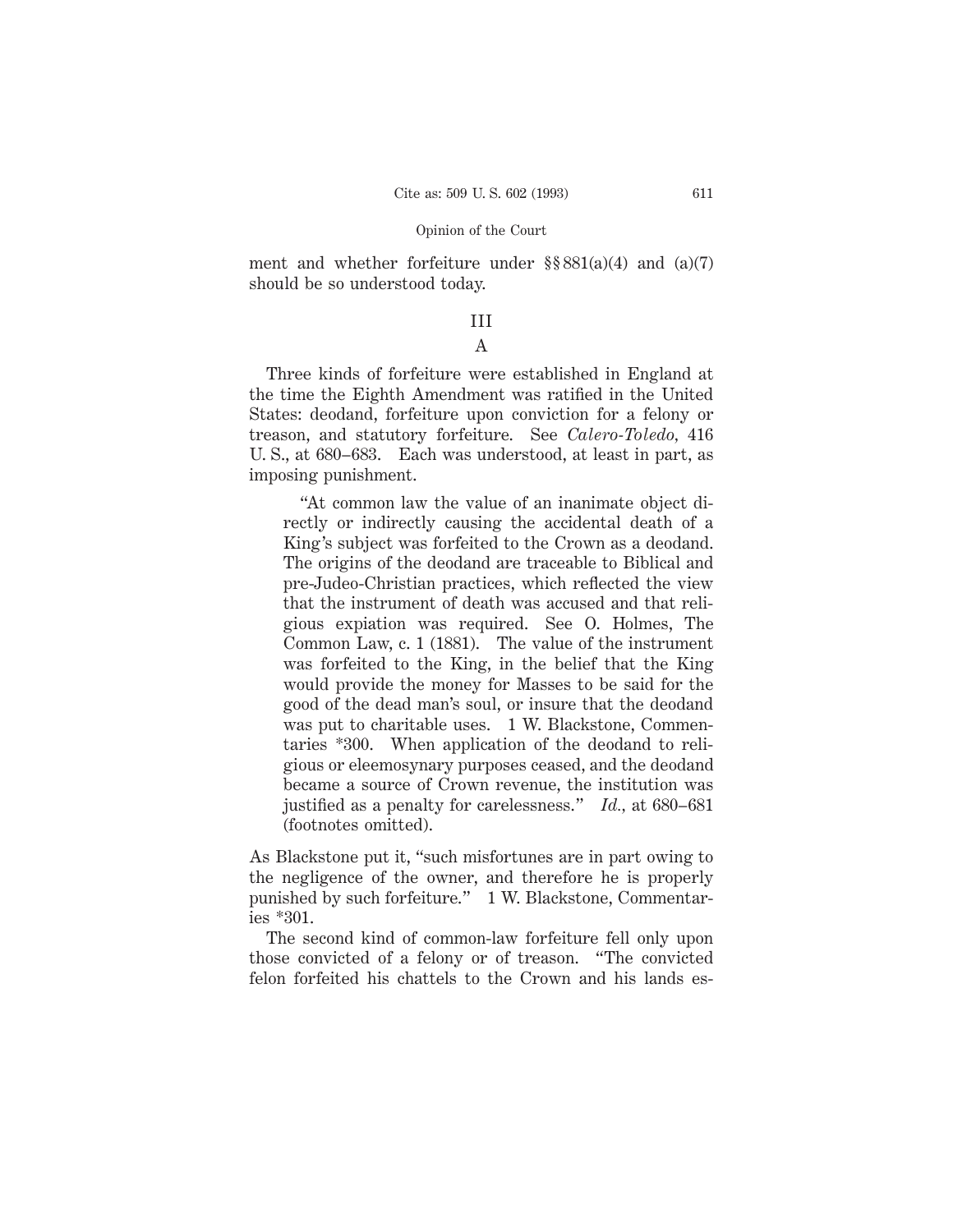cheated to his lord; the convicted traitor forfeited all of his property, real and personal, to the Crown." *Calero-Toledo,* 416 U. S., at 682. Such forfeitures were known as forfeitures of estate. See 4 W. Blackstone, at \*381. These forfeitures obviously served to punish felons and traitors, see *The Palmyra,* 12 Wheat. 1, 14 (1827), and were justified on the ground that property was a right derived from society which one lost by violating society's laws, see 1 W. Blackstone, at \*299; 4 *id.,* at \*382.

Third, "English Law provided for statutory forfeitures of offending objects used in violation of the customs and revenue laws." *Calero-Toledo*, 416 U.S., at 682. The most notable of these were the Navigation Acts of 1660 that required the shipping of most commodities in English vessels. Violations of the Acts resulted in the forfeiture of the illegally carried goods as well as the ship that transported them. See generally L. Harper, English Navigation Laws (1939). The statute was construed so that the act of an individual seaman, undertaken without the knowledge of the master or owner, could result in forfeiture of the entire ship. See *Mitchell* v. *Torup,* Park. 227, 145 Eng. Rep. 764 (Ex. 1766). Yet Blackstone considered such forfeiture statutes "penal." 3 W. Blackstone, at \*261.

In *Calero-Toledo,* we observed that statutory forfeitures were "likely a product of the confluence and merger of the deodand tradition and the belief that the right to own property could be denied the wrongdoer." 416 U. S., at 682. Since each of these traditions had a punitive aspect, it is not surprising that forfeiture under the Navigation Acts was justified as a penalty for negligence: "But the Owners of Ships are to take Care what Master they employ, and the Master what Mariners; and here Negligence is plainly imputable to the Master; for he is to report the Cargo of the Ship, and if he had searched and examined the Ship with proper care, according to his Duty, he would have found the Tea . . . and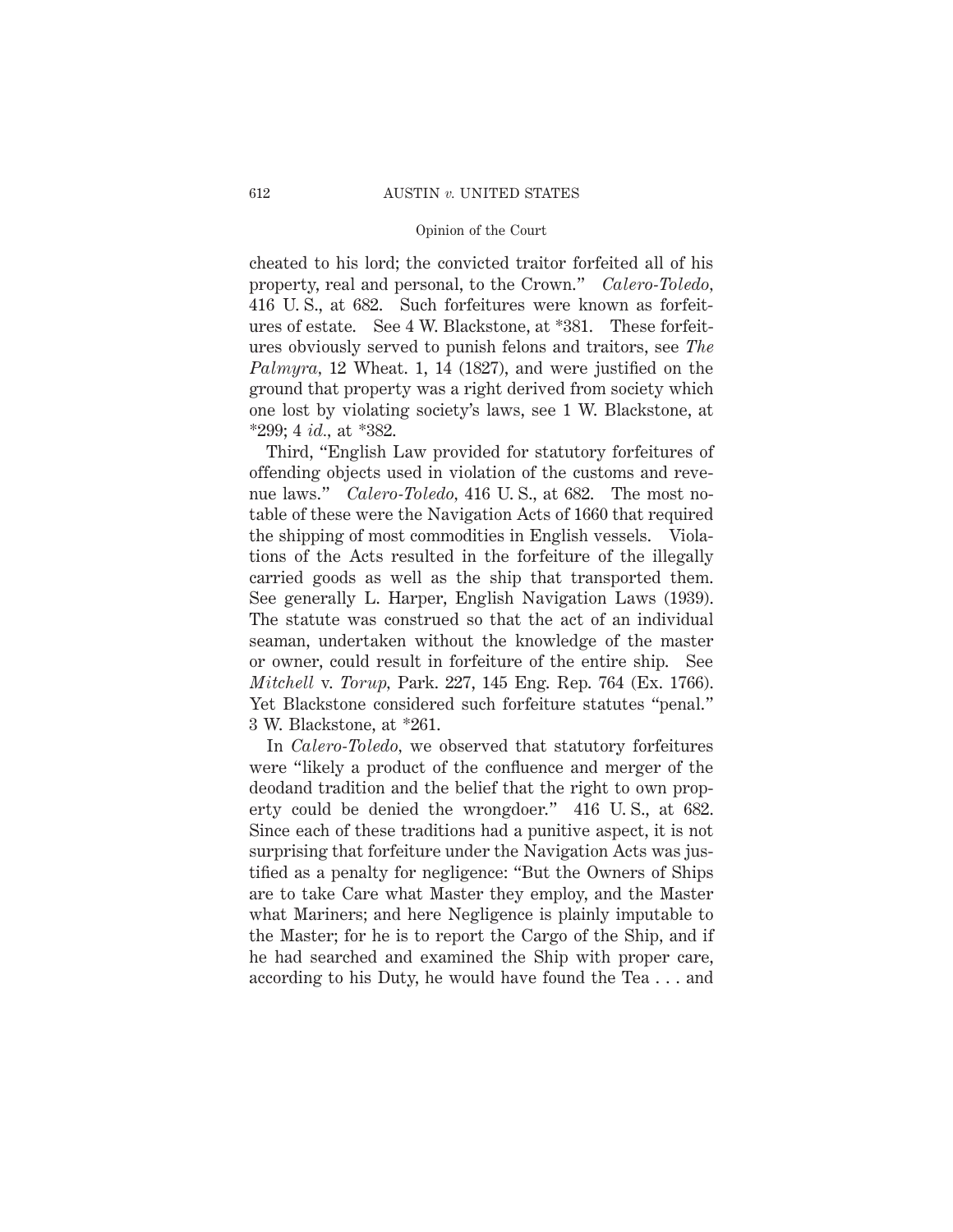so might have prevented the Forfeiture." *Mitchell,* Park., at 238, 145 Eng. Rep., at 768.

# B

Of England's three kinds of forfeiture, only the third took hold in the United States. "Deodands did not become part of the common-law tradition of this country." *Calero-Toledo,* 416 U. S., at 682. The Constitution forbids forfeiture of estate as a punishment for treason "except during the Life of the Person attainted," U. S. Const., Art. III, § 3, cl. 2, and the First Congress also abolished forfeiture of estate as a punishment for felons. Act of Apr. 30, 1790, ch. 9, § 24, 1 Stat. 117. "But '[l]ong before the adoption of the Constitution the common law courts in the Colonies—and later in the states during the period of Confederation—were exercising jurisdiction *in rem* in the enforcement of [English and local] forfeiture statutes.'" *Calero-Toledo*, 416 U.S., at 683, quoting *C. J. Hendry Co.* v. *Moore,* 318 U. S. 133, 139 (1943).

The First Congress passed laws subjecting ships and cargos involved in customs offenses to forfeiture. It does not follow from that fact, however, that the First Congress thought such forfeitures to be beyond the purview of the Eighth Amendment. Indeed, examination of those laws suggests that the First Congress viewed forfeiture as punishment. For example, by the Act of July 31, 1789, ch. 5, § 12, 1 Stat. 39, Congress provided that goods could not be unloaded except during the day and with a permit.

"[A]nd if the master or commander of any ship or vessel shall suffer or permit the same, such master and commander, and every other person who shall be aiding or assisting in landing, removing, housing, or otherwise securing the same, shall forfeit and pay the sum of four hundred dollars for every offence; shall moreover be disabled from holding any office of trust or profit under the United States, for a term not exceeding seven years; and it shall be the duty of the collector of the district, to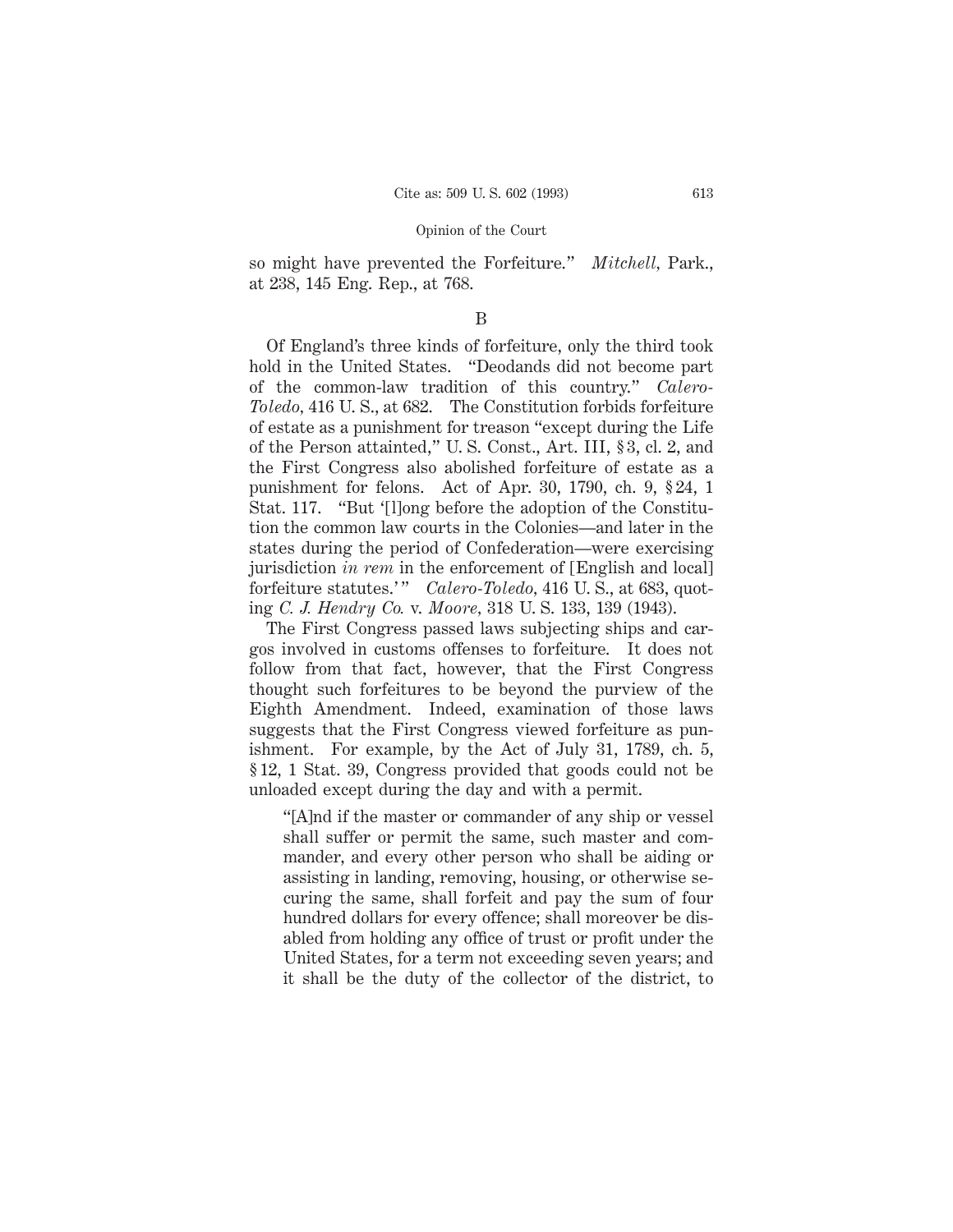advertise the names of all such persons in the public gazette of the State in which he resides, within twenty days after each respective conviction. And all goods, wares and merchandise, so landed or discharged, shall become forfeited, and may be seized by any officer of the customs; and where the value thereof shall amount to four hundred dollars, the vessel, tackle, apparel and furniture, shall be subject to like forfeiture and seizure."

Forfeiture of the goods and vessel is listed alongside the other provisions for punishment. It is also of some interest that "forfeit" is the word Congress used for fine. See *ibid.* ("shall forfeit and pay the sum of four hundred dollars for every offence").7 Other early forfeiture statutes follow the same pattern. See, *e. g.,* Act of Aug. 4, 1790, ch. 34, §§ 13, 22, 27, 28, 1 Stat. 157, 161, 163.

C

Our cases also have recognized that statutory *in rem* forfeiture imposes punishment. In *Peisch* v. *Ware,* 4 Cranch 347 (1808), for example, the Court held that goods removed from the custody of a revenue officer without the payment of duties should not be forfeitable for that reason unless they were removed with the consent of the owner or his agent. Chief Justice Marshall delivered the opinion for a unanimous Court:

"The court is also of opinion that the removal for which the act punishes the owner with a forfeiture of

<sup>7</sup> Dictionaries of the time confirm that "fine" was understood to include "forfeiture" and vice versa. See 1 T. Sheridan, A General Dictionary of the English Language (1780) (unpaginated) (defining "fine" as: "A mulct, a pecuniary punishment; penalty; forfeit, money paid for any exemption or liberty"); J. Walker, A Critical Pronouncing Dictionary (1791) (unpaginated) (same); 1 Sheridan, *supra* (defining "forfeiture" as: "The act of forfeiting; the thing forfeited, a mulct, a fine"); Walker, *supra* (same); J. Kersey, A New English Dictionary (1702) (unpaginated) (defining "forfeit" as: "default, fine, or penalty").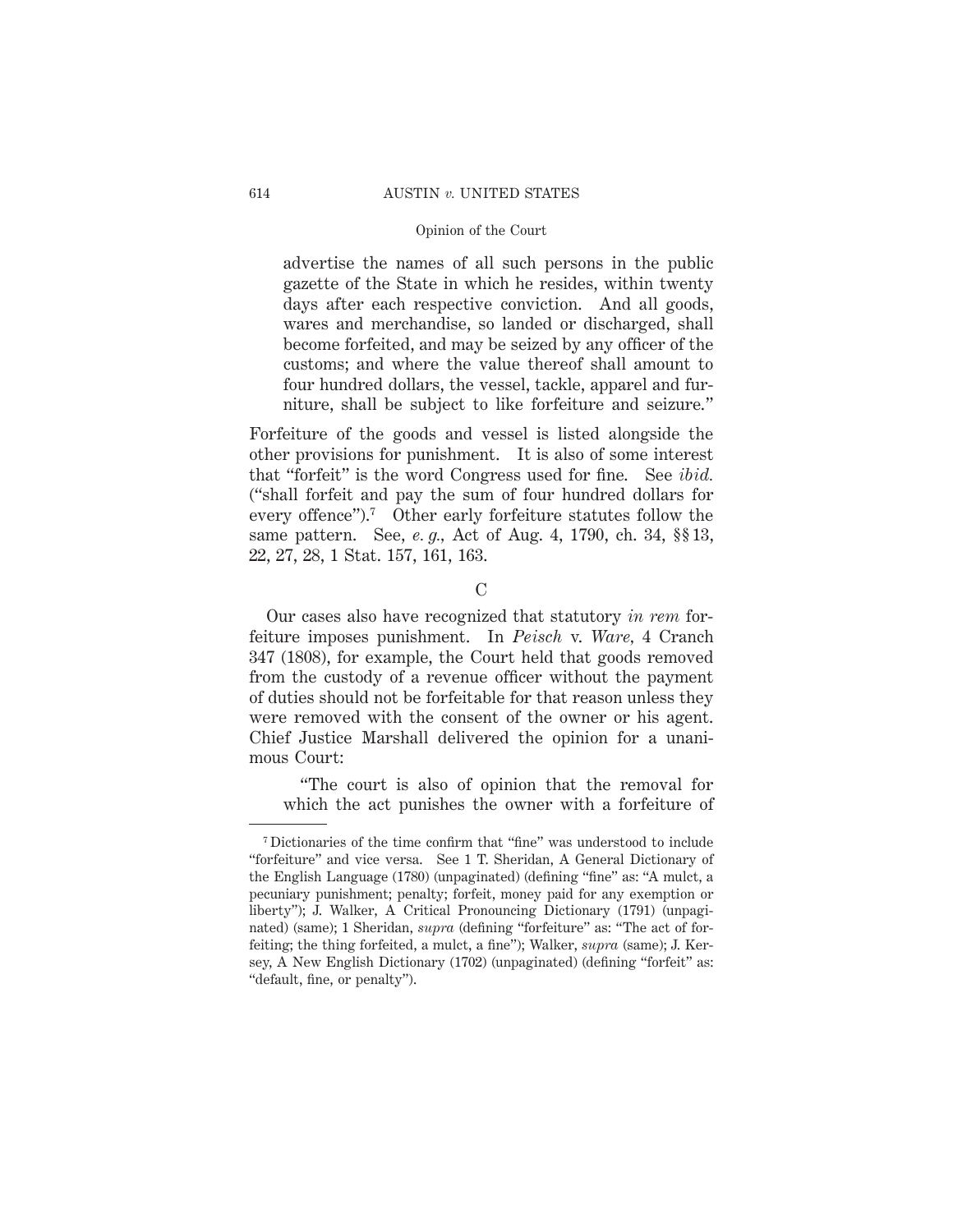the goods must be made with his consent or connivance, or with that of some person employed or trusted by him. If, by private theft, or open robbery, without any fault on his part, his property should be invaded, while in the custody of the officer of the revenue, the law cannot be understood to punish him with the forfeiture of that property." *Id.,* at 364.8

The same understanding of forfeiture as punishment runs through our cases rejecting the "innocence" of the owner as a common-law defense to forfeiture. See, *e. g., Calero-Toledo,* 416 U. S., at 683; *J. W. Goldsmith, Jr.-Grant Co.* v. *United States,* 254 U. S. 505 (1921); *Dobbins's Distillery* v. *United States,* 96 U. S. 395 (1878); *Harmony* v. *United States,* 2 How. 210 (1844); *The Palmyra,* 12 Wheat. 1 (1827). In these cases, forfeiture has been justified on two theories—that the property itself is "guilty" of the offense, and that the owner may be held accountable for the wrongs of others to whom he entrusts his property. Both theories rest, at bottom, on the notion that the owner has been negligent in allowing his property to be misused and that he is properly punished for that negligence.

The fiction that "the thing is primarily considered the offender," *Goldsmith-Grant Co.,* 254 U. S., at 511, has a venerable history in our case law.9 See *The Palmyra,* 12 Wheat.,

<sup>8</sup> In *Peisch,* the removal of the goods from the custody of the revenue officer occurred not by theft or robbery, but pursuant to a writ of replevin issued by a state court. See 4 Cranch, at 360. Thus, *Peisch* stands for the general principle that "the law is not understood to forfeit the property of owners or consignees, on account of the misconduct of mere strangers, over whom such owners or consignees could have no control." *Id.,* at 365.

<sup>&</sup>lt;sup>9</sup> The Government relies heavily on this fiction. See Brief for United States 18. We do not understand the Government to rely separately on the technical distinction between proceedings *in rem* and proceedings *in personam,* but we note that any such reliance would be misplaced. "The fictions of *in rem* forfeiture were developed primarily to expand the reach of the courts," *Republic Nat. Bank of Miami* v. *United States,* 506 U. S.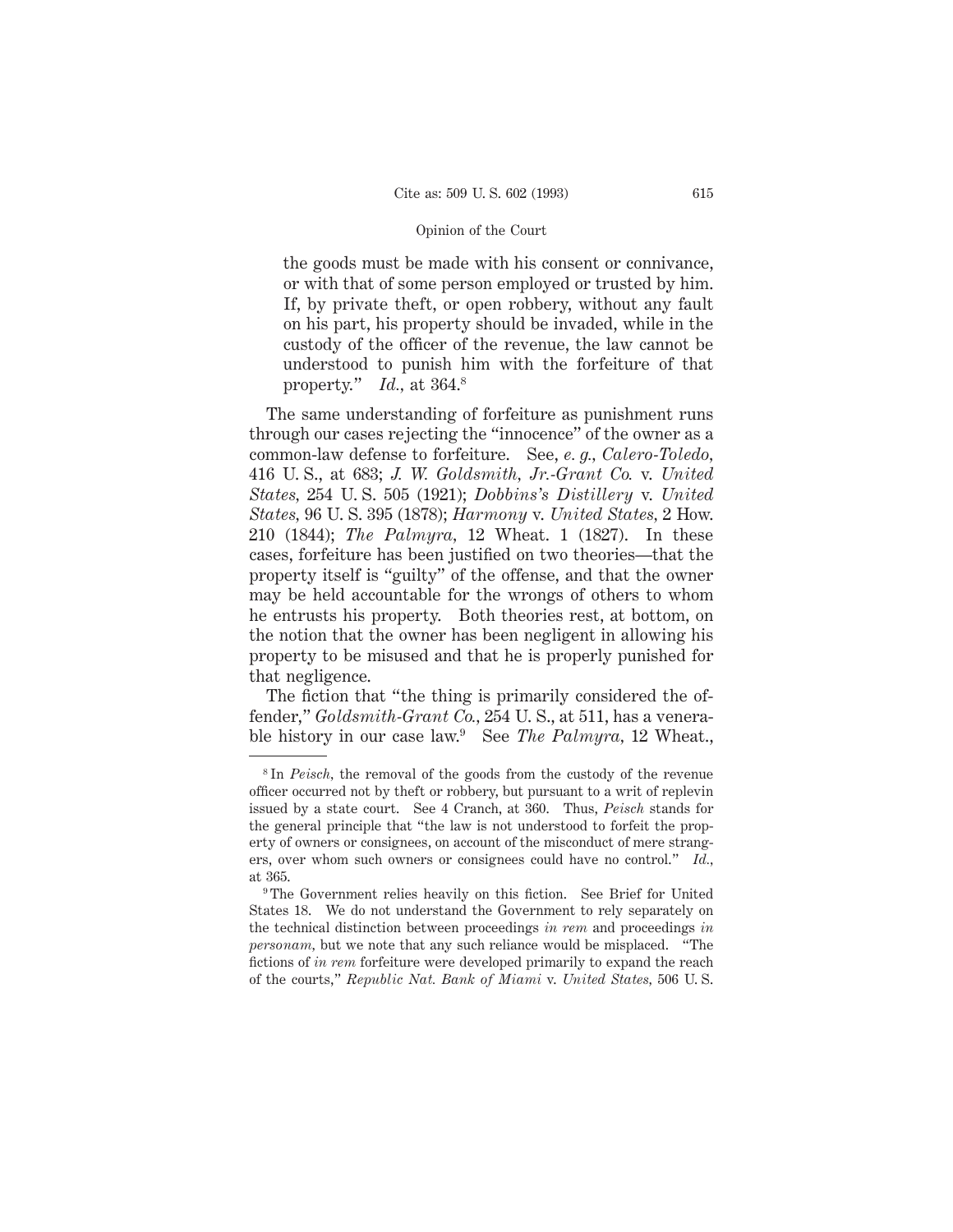at 14 ("The thing is here primarily considered as the offender, or rather the offence is attached primarily to the thing"); *Harmony,* 2 How., at 233 ("The vessel which commits the aggression is treated as the offender, as the guilty instrument or thing to which the forfeiture attaches, without any reference whatsoever to the character or conduct of the owner"); *Dobbins's Distillery,* 96 U. S., at 401 ("[T]he offence . . . is attached primarily to the distillery, and the real and personal property used in connection with the same, without any regard whatsoever to the personal misconduct or responsibility of the owner"). Yet the Court has understood this fiction to rest on the notion that the owner who allows his property to become involved in an offense has been negligent. Thus, in *Goldsmith-Grant Co.,* the Court said that "ascribing to the property a certain personality, a power of complicity and guilt in the wrong," had "some analogy to the law of *deodand.*" 254 U.S., at 510. It then quoted Blackstone's explanation of the reason for deodand: that " 'such misfortunes are in part owing to the negligence of the owner, and therefore he is properly punished by such forfeiture.'" *Id.,* at 510–511, quoting 1 W. Blackstone, at \*301.

In none of these cases did the Court apply the guiltyproperty fiction to justify forfeiture when the owner had done all that reasonably could be expected to prevent the unlawful use of his property. In *The Palmyra,* it did no more than reject the argument that the criminal conviction of the owner was a prerequisite to the forfeiture of his property. See 12 Wheat., at 15 ("[N]o personal conviction of the offender is necessary to enforce a forfeiture *in rem* in cases of this nature"). In *Harmony,* the owners' claim of "innocence" was limited to the fact that they "never contemplated

<sup>80, 87 (1992),</sup> which, particularly in admiralty proceedings, might have lacked *in personam* jurisdiction over the owner of the property. See also *Harmony* v. *United States,* 2 How. 210, 233 (1844). As is discussed in the text, forfeiture proceedings historically have been understood as imposing punishment despite their *in rem* nature.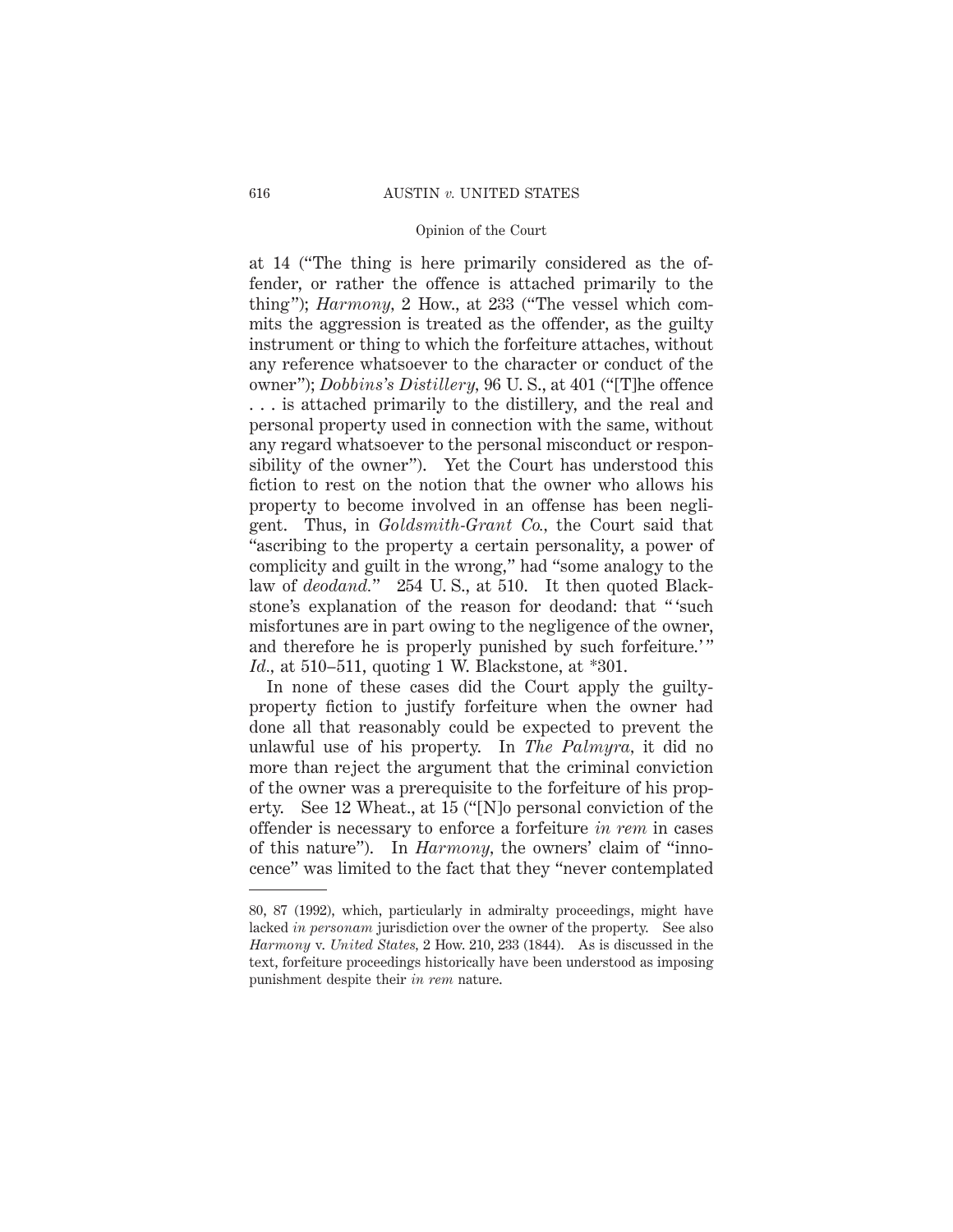or authorized the acts complained of." 2 How., at 230. And in *Dobbins's Distillery,* the Court noted that some responsibility on the part of the owner arose "from the fact that he leased the property to the distiller, and suffered it to be occupied and used by the lessee as a distillery." 96 U. S., at 401. The more recent cases have expressly reserved the question whether the fiction could be employed to forfeit the property of a truly innocent owner. See, *e. g., Goldsmith-Grant Co.,* 254 U. S., at 512; *Calero-Toledo,* 416 U. S., at 689–690 (noting that forfeiture of a truly innocent owner's property would raise "serious constitutional questions").10 If forfeiture had been understood not to punish the owner, there would have been no reason to reserve the case of a truly innocent owner. Indeed, it is only on the assumption that forfeiture serves in part to punish that the Court's past reservation of that question makes sense.

The second theory on which the Court has justified the forfeiture of an "innocent" owner's property is that the owner may be held accountable for the wrongs of others to whom he entrusts his property. In *Harmony,* it reasoned that "the acts of the master and crew, in cases of this sort, bind the interest of the owner of the ship, whether he be innocent or guilty; and he impliedly submits to whatever the law denounces as a forfeiture attached to the ship by reason of their unlawful or wanton wrongs." 2 How., at 234. It repeated this reasoning in *Dobbins's Distillery:*

"[T]he unlawful acts of the distiller bind the owner of the property, in respect to the management of the same, as much as if they were committed by the owner himself. Power to that effect the law vests in him by virtue of his lease; and, if he abuses his trust, it is a matter to be settled between him and his lessor; but the acts of viola-

<sup>&</sup>lt;sup>10</sup> Because the forfeiture provisions at issue here exempt "innocent owners," we again have no occasion to decide in this case whether it would comport with due process to forfeit the property of a truly innocent owner.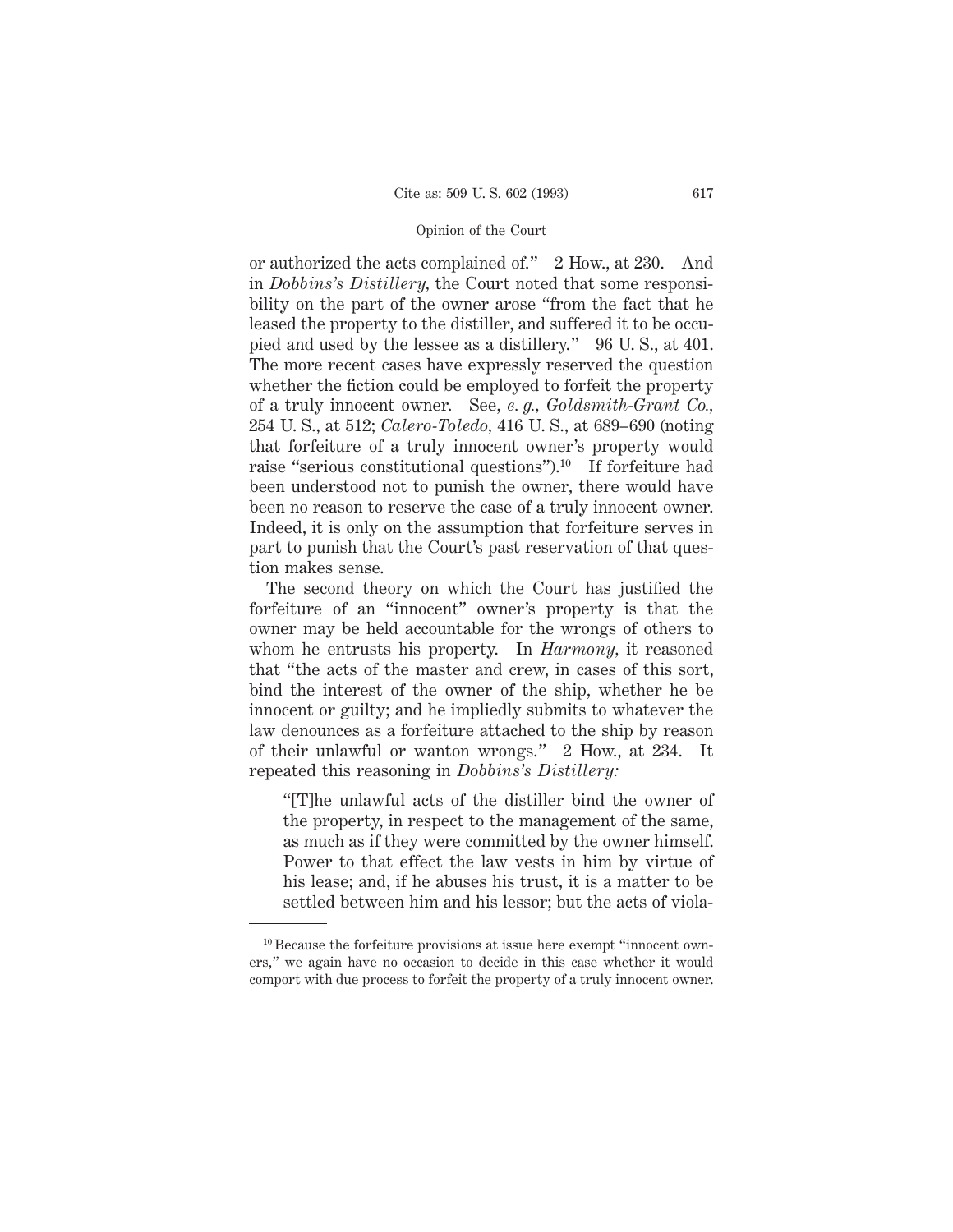tion as to the penal consequences to the property are to be considered just the same as if they were the acts of the owner." 96 U. S., at 404.

Like the guilty-property fiction, this theory of vicarious liability is premised on the idea that the owner has been negligent. Thus, in *Calero-Toledo,* we noted that application of forfeiture provisions "to lessors, bailors, or secured creditors who are innocent of any wrongdoing . . . may have the desirable effect of inducing them to exercise greater care in transferring possession of their property." 416 U.S., at 688.<sup>11</sup>

In sum, even though this Court has rejected the "innocence" of the owner as a common-law defense to forfeiture, it consistently has recognized that forfeiture serves, at least in part, to punish the owner. See *Peisch* v. *Ware,* 4 Cranch, at 364 ("[T]he act punishes the owner with a forfeiture of the goods"); *Dobbins's Distillery,* 96 U. S., at 404 ("[T]he acts of violation as to the penal consequences to the property are to be considered just the same as if they were the acts of the owner"); *Goldsmith-Grant Co.,* 254 U. S., at 511 (" '[S]uch misfortunes are in part owing to the negligence of the owner, and therefore he is properly punished by such forfeiture'". More recently, we have noted that forfeiture serves "punitive and deterrent purposes," *Calero-Toledo,* 416 U. S., at 686, and "impos[es] an economic penalty," *id.,* at 687. We conclude, therefore, that forfeiture generally and statutory *in rem* forfeiture in particular historically have been understood, at least in part, as punishment.<sup>12</sup>

 $11$  In the criminal context, we have permitted punishment in the absence of conscious wrongdoing, so long as the defendant was not " 'powerless' to prevent or correct the violation." *United States* v. *Park,* 421 U. S. 658, 673 (1975) (corporate officer strictly liable under the Food, Drug, and Cosmetic Act). There is nothing inconsistent, therefore, in viewing forfeiture as punishment even though the forfeiture is occasioned by the acts of a person other than the owner.

<sup>&</sup>lt;sup>12</sup> The doubts that JUSTICE SCALIA, see *post*, at 625–627, and JUSTICE KENNEDY, see *post*, at 629, express with regard to the historical understanding of forfeiture as punishment appear to stem from a misunder-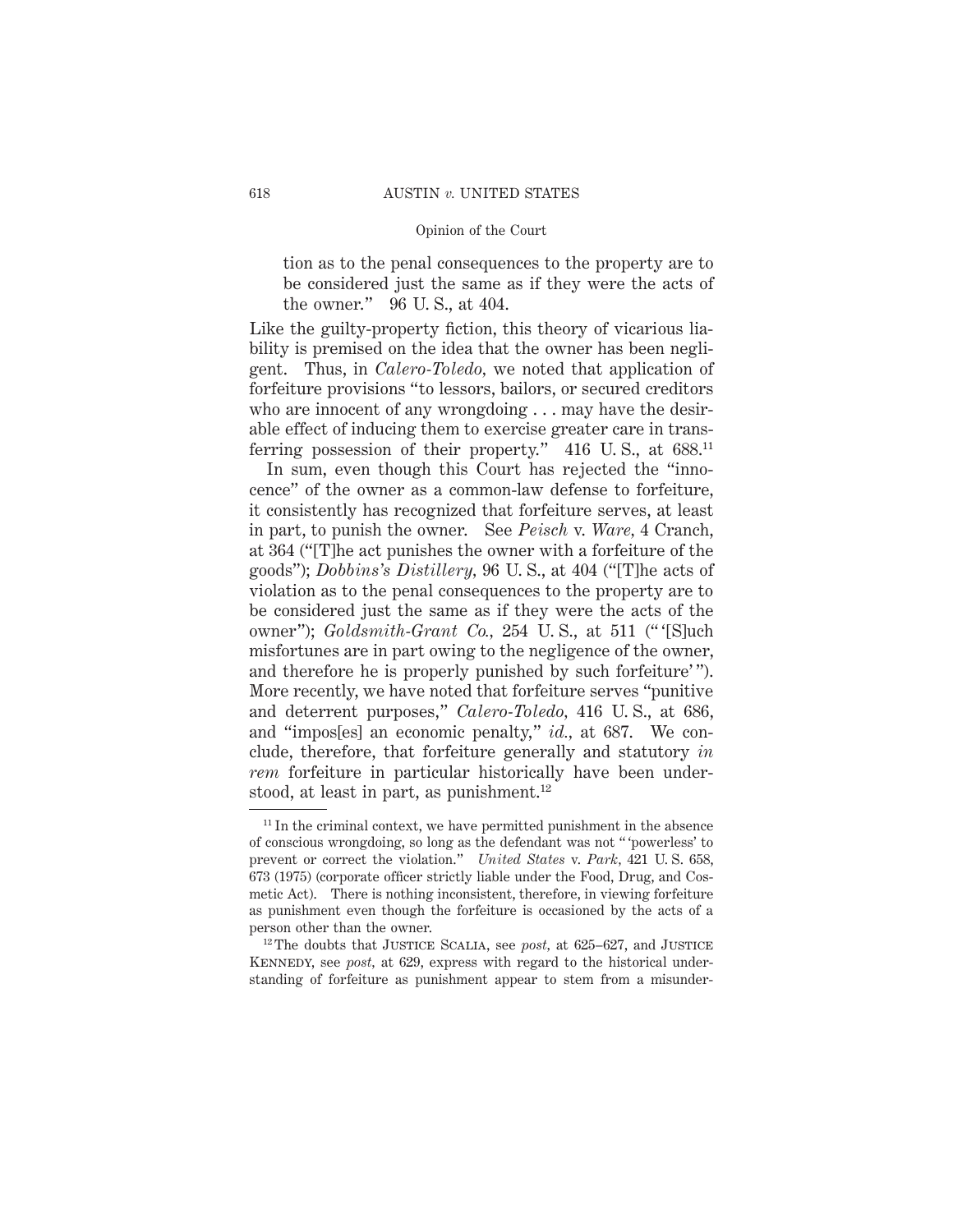#### IV

We turn next to consider whether forfeitures under 21 U. S. C. §§ 881(a)(4) and (a)(7) are properly considered punishment today. We find nothing in these provisions or their legislative history to contradict the historical understanding of forfeiture as punishment. Unlike traditional forfeiture statutes,  $\S § 881(a)(4)$  and  $(a)(7)$  expressly provide an "innocent owner" defense. See § 881(a)(4)(C) ("[N]o conveyance shall be forfeited under this paragraph to the extent of an interest of an owner, by reason of any act or omission established by that owner to have been committed or omitted without the knowledge, consent, or willful blindness of the owner"); § 881(a)(7) ("[N]o property shall be forfeited under this paragraph, to the extent of an interest of an owner, by reason of any act or omission established by that owner to have been committed or omitted without the knowledge or consent of that owner"); see also *United States* v. *Parcel of Rumson, N. J., Land,* 507 U. S. 111, 122–123 (1993) (plurality opinion) (noting difference from traditional forfeiture statutes). These exemptions serve to focus the provisions on the culpability of the owner in a way that makes them look more like punishment, not less. In *United States* v. *United States Coin & Currency,* 401 U. S. 715 (1971), we reasoned that 19 U. S. C. § 1618, which provides that the Secretary of the Treasury is to return the property of those who do not intend to violate the law, demonstrated Congress' intent "to impose a penalty only upon those who are significantly involved in a criminal enterprise." 401 U. S., at 721–722. The inclusion of innocent-owner defenses in §§ 881(a)(4) and (a)(7) reveals a similar congressional intent to punish only those involved in drug trafficking.

standing of the relevant question. Under *United States* v. *Halper,* 490 U. S. 435, 448 (1989), the question is whether forfeiture serves *in part* to punish, and one need not exclude the possibility that forfeiture serves other purposes to reach that conclusion.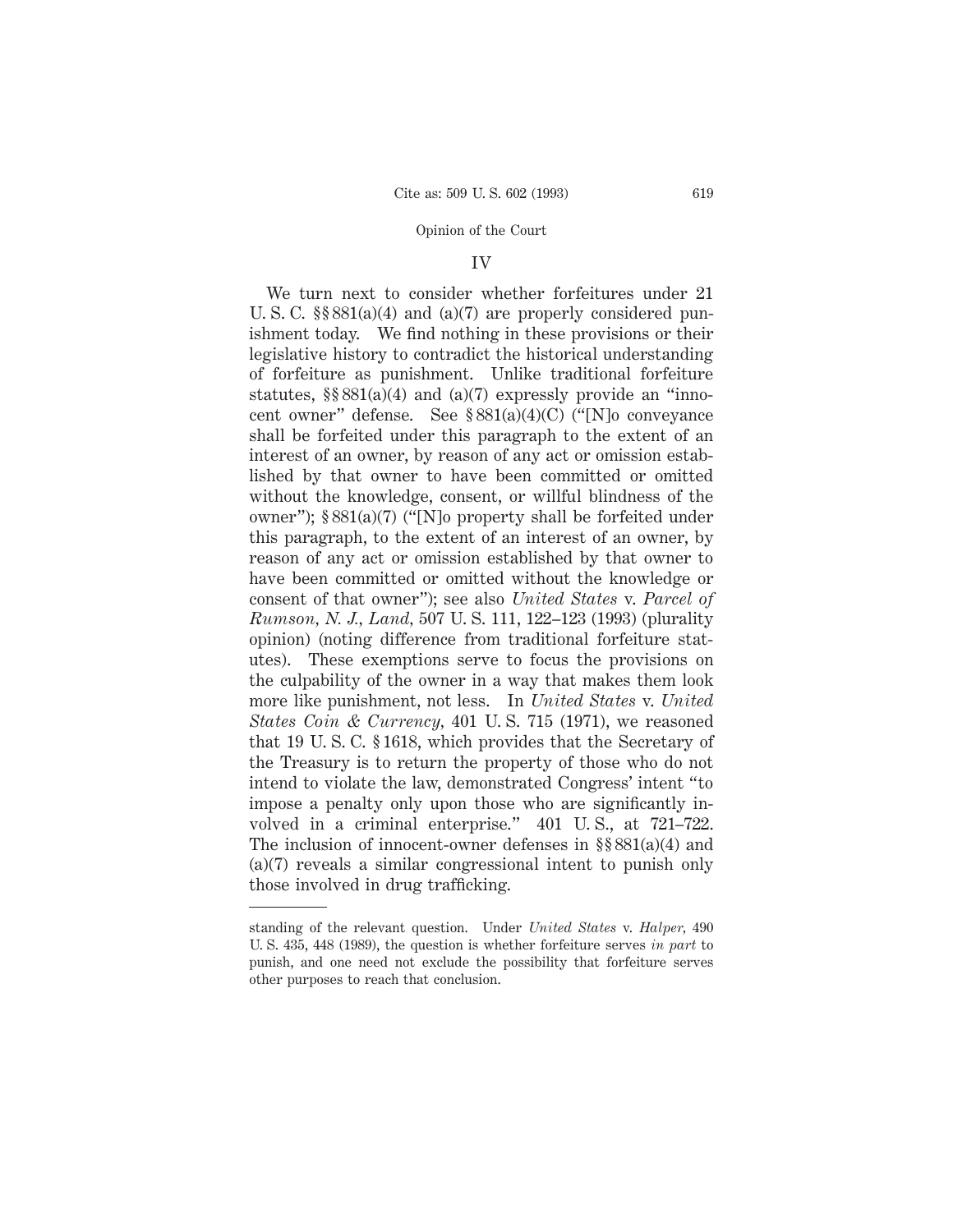Furthermore, Congress has chosen to tie forfeiture directly to the commission of drug offenses. Thus, under § 881(a)(4), a conveyance is forfeitable if it is used or intended for use to facilitate the transportation of controlled substances, their raw materials, or the equipment used to manufacture or distribute them. Under  $\S 881(a)(7)$ , real property is forfeitable if it is used or intended for use to facilitate the commission of a drug-related crime punishable by more than one year's imprisonment. See n. 1, *supra.*

The legislative history of § 881 confirms the punitive nature of these provisions. When it added subsection (a)(7) to § 881 in 1984, Congress recognized "that the traditional criminal sanctions of fine and imprisonment are inadequate to deter or punish the enormously profitable trade in dangerous drugs." S. Rep. No. 98–225, p. 191 (1983).13 It characterized the forfeiture of real property as "a powerful deterrent." *Id.,* at 195. See also Joint House-Senate Explanation of Senate Amendment to Titles II and III of the Psychotropic Substances Act of 1978, 124 Cong. Rec. 34671 (1978) (noting "the penal nature of forfeiture statutes").

The Government argues that  $\S$ § 881(a)(4) and (a)(7) are not punitive but, rather, should be considered remedial in two respects. First, they remove the "instruments" of the drug trade "thereby protecting the community from the threat of continued drug dealing." Brief for United States 32. Second, the forfeited assets serve to compensate the Government for the expense of law enforcement activity and for its expenditure on societal problems such as urban blight, drug addiction, and other health concerns resulting from the drug trade. *Id.,* at 25, 32.

<sup>&</sup>lt;sup>13</sup> Although the United States omits any reference to this legislative history in its brief in the present case, it quoted the same passage with approval in its brief in *United States* v. *Parcel of Rumson, N. J., Land,* 507 U. S. 111 (1993). See Brief for United States, O. T. 1992, No. 91–781, pp. 41–42.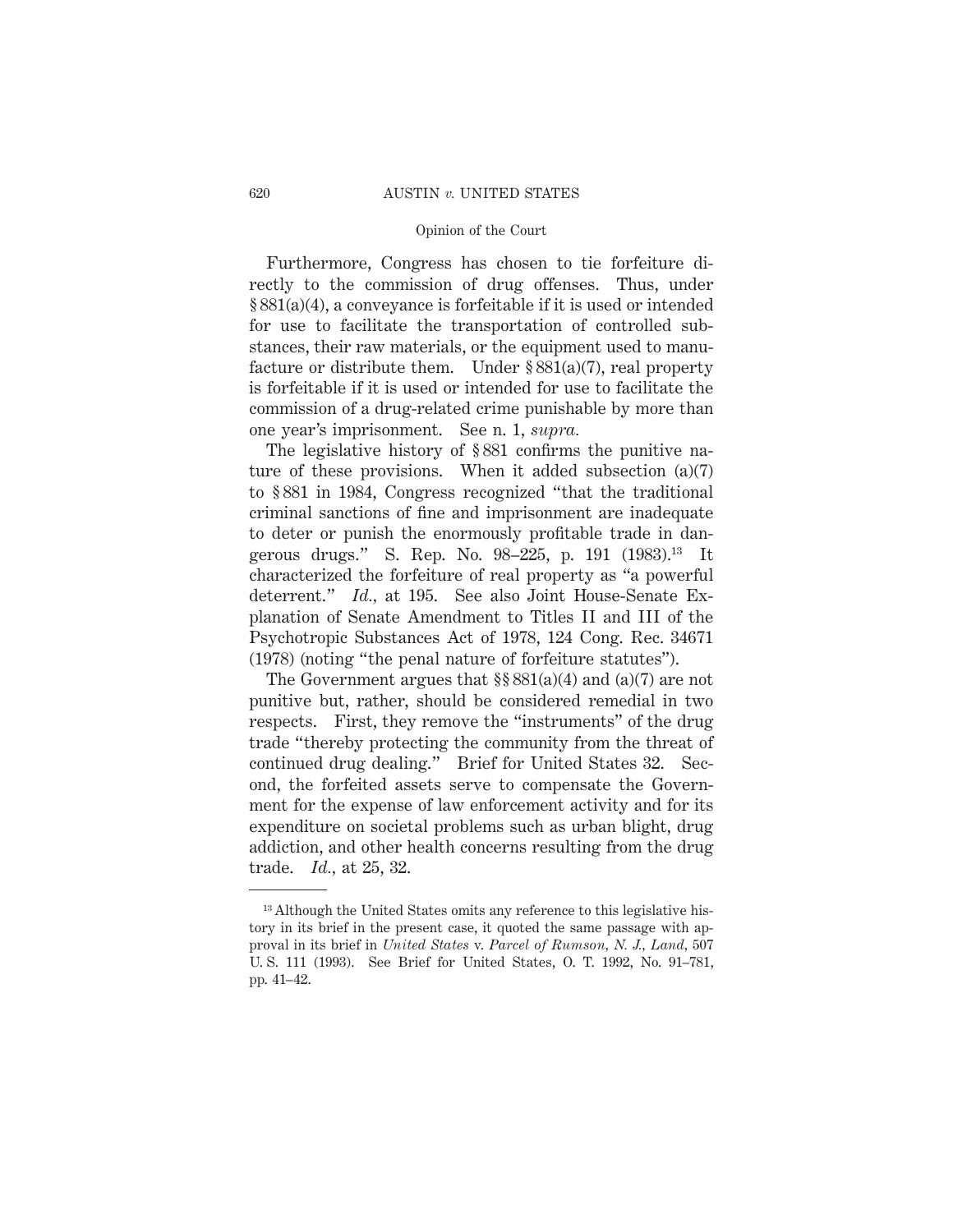In our view, neither argument withstands scrutiny. Concededly, we have recognized that the forfeiture of contraband itself may be characterized as remedial because it removes dangerous or illegal items from society. See *United States* v. *One Assortment of 89 Firearms,* 465 U. S. 354, 364 (1984). The Court, however, previously has rejected government's attempt to extend that reasoning to conveyances used to transport illegal liquor. See *One 1958 Plymouth Sedan* v. *Pennsylvania,* 380 U. S. 693, 699 (1965). In that case it noted: "There is nothing even remotely criminal in possessing an automobile." *Ibid.* The same, without question, is true of the properties involved here, and the Government's attempt to characterize these properties as "instruments" of the drug trade must meet the same fate as Pennsylvania's effort to characterize the 1958 Plymouth sedan as "contraband."

The Government's second argument about the remedial nature of this forfeiture is no more persuasive. We previously have upheld the forfeiture of goods involved in customs violations as "a reasonable form of liquidated damages." *One Lot Emerald Cut Stones* v. *United States,* 409 U. S. 232, 237 (1972). But the dramatic variations in the value of conveyances and real property forfeitable under §§ 881(a)(4) and (a)(7) undercut any similar argument with respect to those provisions. The Court made this very point in *Ward:* The "forfeiture of property . . . [is] a penalty that ha[s] absolutely no correlation to any damages sustained by society or to the cost of enforcing the law." 448 U.S., at 254.

Fundamentally, even assuming that  $\S 881(a)(4)$  and  $(a)(7)$ serve some remedial purpose, the Government's argument must fail. "[A] civil sanction that cannot fairly be said *solely* to serve a remedial purpose, but rather can only be explained as also serving either retributive or deterrent purposes, is punishment, as we have come to understand the term." *Halper,* 490 U. S., at 448 (emphasis added). In light of the historical understanding of forfeiture as punishment, the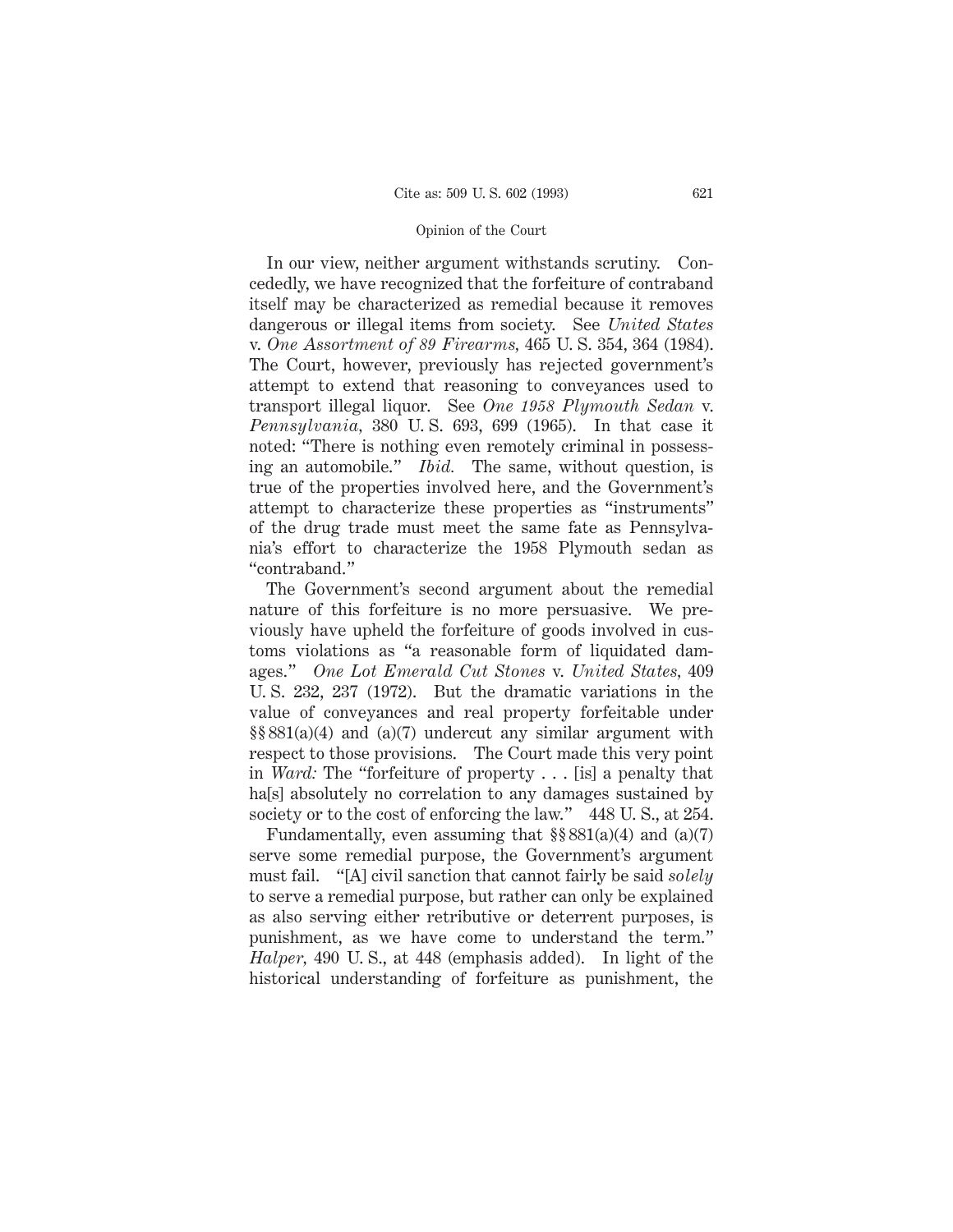#### 622 AUSTIN *v.* UNITED STATES

# Opinion of the Court

clear focus of  $\S$ § 881(a)(4) and (a)(7) on the culpability of the owner, and the evidence that Congress understood those provisions as serving to deter and to punish, we cannot conclude that forfeiture under  $\S$ § 881(a)(4) and (a)(7) serves solely a remedial purpose.14 We therefore conclude that forfeiture under these provisions constitutes "payment to a sovereign as punishment for some offense," *Browning-Ferris,* 492 U. S., at 265, and, as such, is subject to the limitations of the Eighth Amendment's Excessive Fines Clause.

V

Austin asks that we establish a multifactor test for determining whether a forfeiture is constitutionally "excessive." See Brief for Petitioner 46–48. We decline that invitation. Although the Court of Appeals opined that "the government is exacting too high a penalty in relation to the offense committed," 964 F. 2d, at 818, it had no occasion to consider what factors should inform such a decision because it thought it was foreclosed from engaging in the inquiry. Prudence dictates that we allow the lower courts to consider that question

<sup>&</sup>lt;sup>14</sup> In *Halper*, we focused on whether "the sanction as applied in the individual case serves the goals of punishment." 490 U. S., at 448. In this case, however, it makes sense to focus on  $\S § 881(a)(4)$  and  $(a)(7)$  as a whole. *Halper* involved a small, fixed-penalty provision, which "in the ordinary case . . . can be said to do no more than make the Government whole." *Id.,* at 449. The value of the conveyances and real property forfeitable under  $\S$ § 881(a)(4) and (a)(7), on the other hand, can vary so dramatically that any relationship between the Government's actual costs and the amount of the sanction is merely coincidental. See *Ward,* 448 U. S., at 254. Furthermore, as we have seen, forfeiture statutes historically have been understood as serving not simply remedial goals but also those of punishment and deterrence. Finally, it appears to make little practical difference whether the Excessive Fines Clause applies to all forfeitures under  $\S$ § 881(a)(4) and (a)(7) or only to those that cannot be characterized as purely remedial. The Clause prohibits only the imposition of "excessive" fines, and a fine that serves purely remedial purposes cannot be considered "excessive" in any event.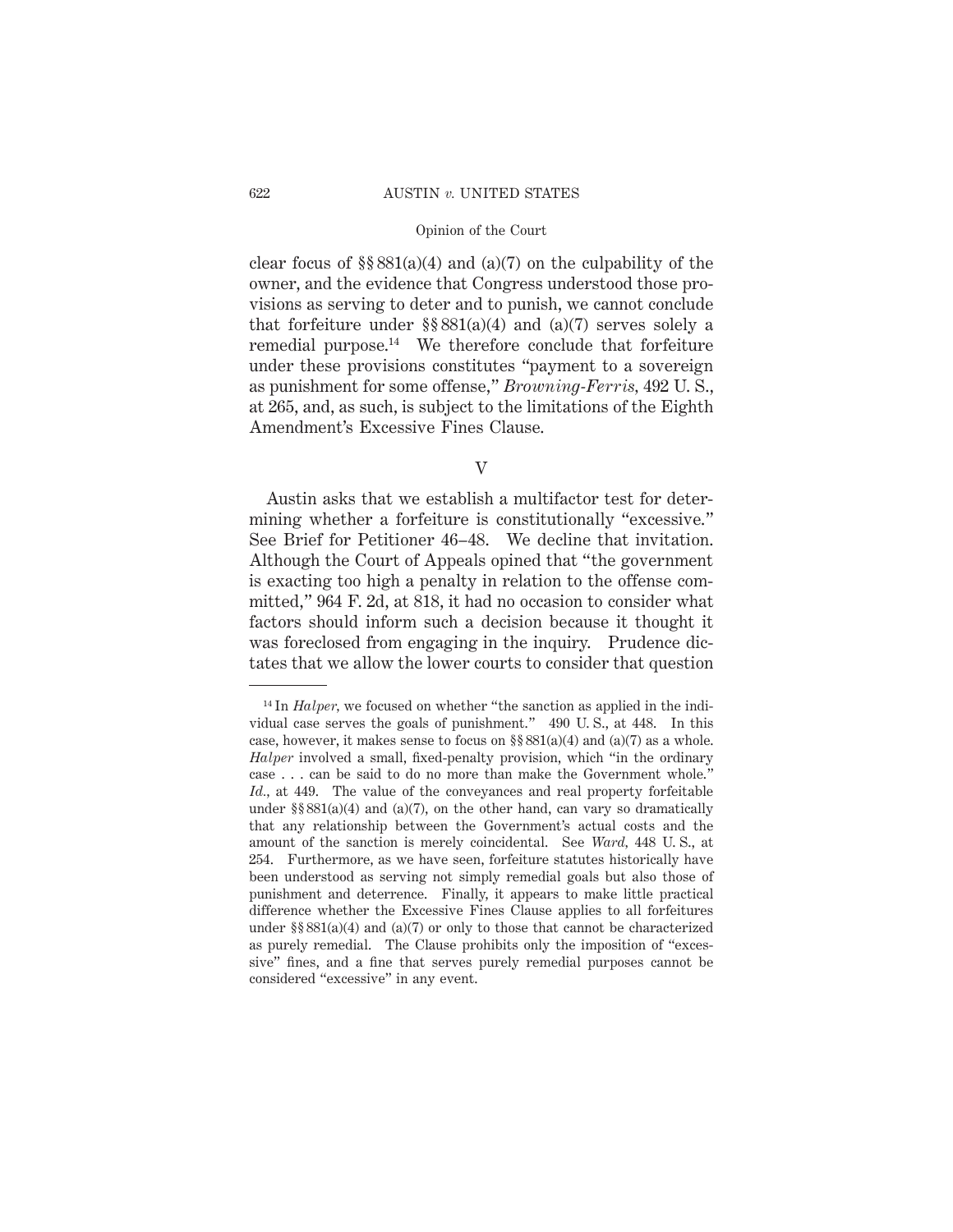in the first instance. See *Yee* v. *Escondido,* 503 U. S. 519, 538 (1992).15

The judgment of the Court of Appeals is reversed, and the case is remanded to that court for further proceedings consistent with this opinion.

*It is so ordered.*

JUSTICE SCALIA, concurring in part and concurring in the judgment.

We recently stated that, at the time the Eighth Amendment was drafted, the term "fine" was "understood to mean a payment to a sovereign as punishment for some offense." *Browning-Ferris Industries of Vt., Inc.* v. *Kelco Disposal, Inc.,* 492 U. S. 257, 265 (1989). It seems to me that the Court's opinion obscures this clear statement, and needlessly attempts to derive from our sparse case law on the subject of *in rem* forfeiture the questionable proposition that the owner of property taken pursuant to such forfeiture is always blameworthy. I write separately to explain why I consider this forfeiture a fine, and to point out that the excessiveness inquiry for statutory *in rem* forfeitures is different from the usual excessiveness inquiry.

I

Whether any sort of forfeiture of property may be covered by the Eighth Amendment is not a difficult question. "Forfeiture" and "fine" each appeared as one of many definitions of the other in various 18th-century dictionaries. See *ante,* at 614, n. 7. "Payment," the word we used in *Browning-*

<sup>15</sup> Justice Scalia suggests that the sole measure of an *in rem* forfeiture's excessiveness is the relationship between the forfeited property and the offense. See *post,* at 627–628. We do not rule out the possibility that the connection between the property and the offense may be relevant, but our decision today in no way limits the Court of Appeals from considering other factors in determining whether the forfeiture of Austin's property was excessive.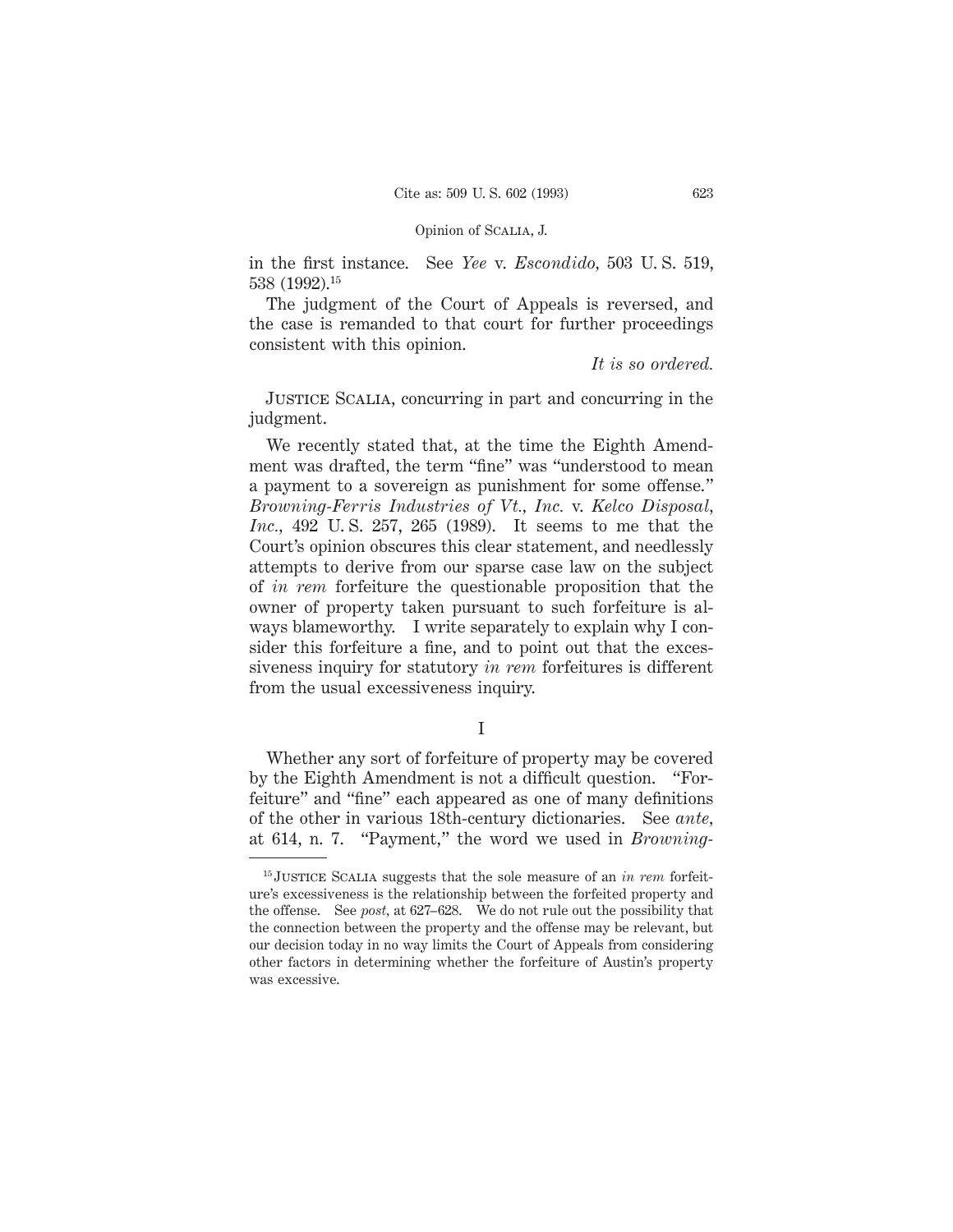*Ferris* as a synonym for fine, certainly includes in-kind assessments. Webster's New International Dictionary 1797 (2d ed. 1950) (defining "payment" as "[t]hat which is paid; the thing given to discharge a debt or an obligation"). Moreover, for the Eighth Amendment to limit cash fines while permitting limitless in-kind assessments would make little sense, altering only the form of the Star Chamber abuses that led to the provision of the English Bill of Rights, from which our Excessive Fines Clause directly derives, see *Browning-Ferris, supra,* at 266–267. Cf. *Harmelin* v. *Michigan,* 501 U. S. 957, 978–979, n. 9 (1991) (opinion of Scalia, J.). In *Alexander* v. *United States, ante,* at 558, we have today held that an *in personam* criminal forfeiture is an Eighth Amendment "fine."

In order to constitute a fine under the Eighth Amendment, however, the forfeiture must constitute "punishment," and it is a much closer question whether statutory *in rem* forfeitures, as opposed to *in personam* forfeitures, meet this requirement. The latter are assessments, whether monetary or in kind, to punish the property owner's criminal conduct, while the former are confiscations of property rights based on improper use of the property, regardless of whether the owner has violated the law. Statutory *in rem* forfeitures have a long history. See generally *Calero-Toledo* v. *Pearson Yacht Leasing Co.,* 416 U. S. 663, 680–686 (1974). The property to which they apply is not contraband, see the forfeiture Act passed by the First Congress, *ante,* at 613–614, nor is it necessarily property that can only be used for illegal purposes. The theory of *in rem* forfeiture is said to be that the lawful property has committed an offense. See, *e. g., The Palmyra,* 12 Wheat. 1, 14–15 (1827) (forfeiture of vessel for piracy); *Harmony* v. *United States,* 2 How. 210, 233–234 (1844) (forfeiture of vessel, but not cargo, for piracy); *Dobbins's Distillery* v. *United States,* 96 U. S. 395, 400–403 (1878) (forfeiture of distillery and real property for evasion of revenue laws); *J. W. Goldsmith, Jr.-Grant Co.* v. *United*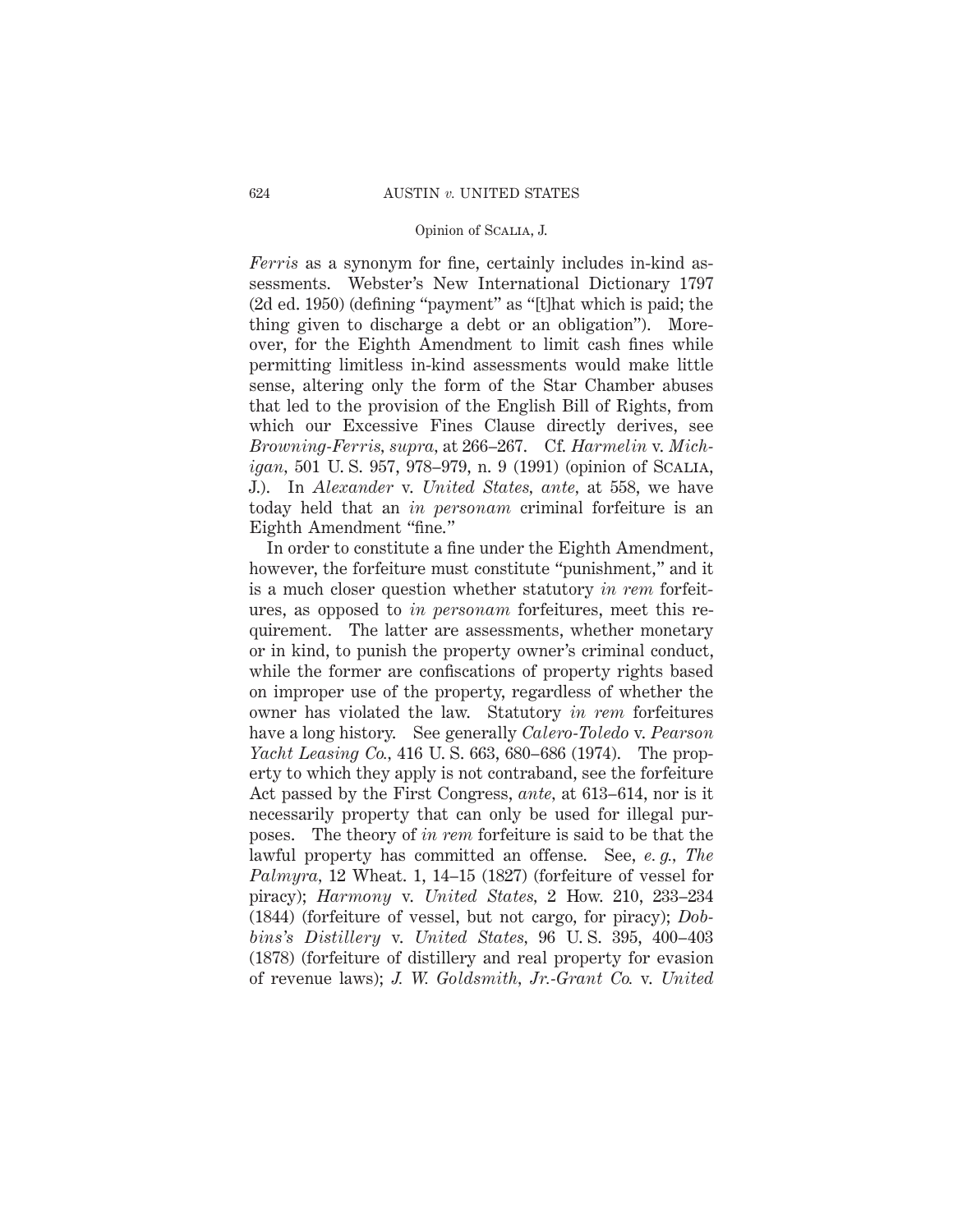*States,* 254 U. S. 505, 510–511 (1921) (forfeiture of goods concealed to avoid taxes).

However the theory may be expressed, it seems to me that this taking of lawful property must be considered, in whole or in part, see *United States* v. *Halper,* 490 U. S. 435, 448 (1989), punitive.\* Its purpose is not compensatory, to make someone whole for injury caused by unlawful use of the property. See *ibid.* Punishment is being imposed, whether one quaintly considers its object to be the property itself, or more realistically regards its object to be the property's owner. This conclusion is supported by Blackstone's observation that even confiscation of a deodand, whose religious origins supposedly did not reflect any punitive motive but only expiation, see Law of Deodands, 34 Law Mag. 188, 189 (1845), came to be explained in part by reference to the owner as well as to the offending property. 1 W. Blackstone, Commentaries \*301; accord, Law of Deodands, *supra,* at 190. Our cases have described statutory *in rem* forfeiture as "likely a product of the confluence and merger of the deodand tradition and the belief that the right to own property could be denied the wrongdoer." *Calero-Toledo, supra,* at 682.

The Court apparently believes, however, that only actual culpability of the affected property owner can establish that a forfeiture provision is punitive, and sets out to establish (in Part III) that such culpability exists in the case of *in rem* forfeitures. In my view, however, the case law is far more ambiguous than the Court acknowledges. We have never held that the Constitution requires negligence, or any other degree of culpability, to support such forfeitures. See *ante,*

<sup>\*</sup>Thus, contrary to the Court's contention, *ante,* at 618–619, n. 12, I agree with it on this point. I do not agree, however, that culpability of the property owner is necessary to establish punitiveness, or that punitiveness "in part" is established by showing that at least in *some* cases the affected property owners are culpable. That is to say, the statutory forfeiture must *always* be at least "partly punitive," or else it is not a fine. See *ante,* at 622, n. 14.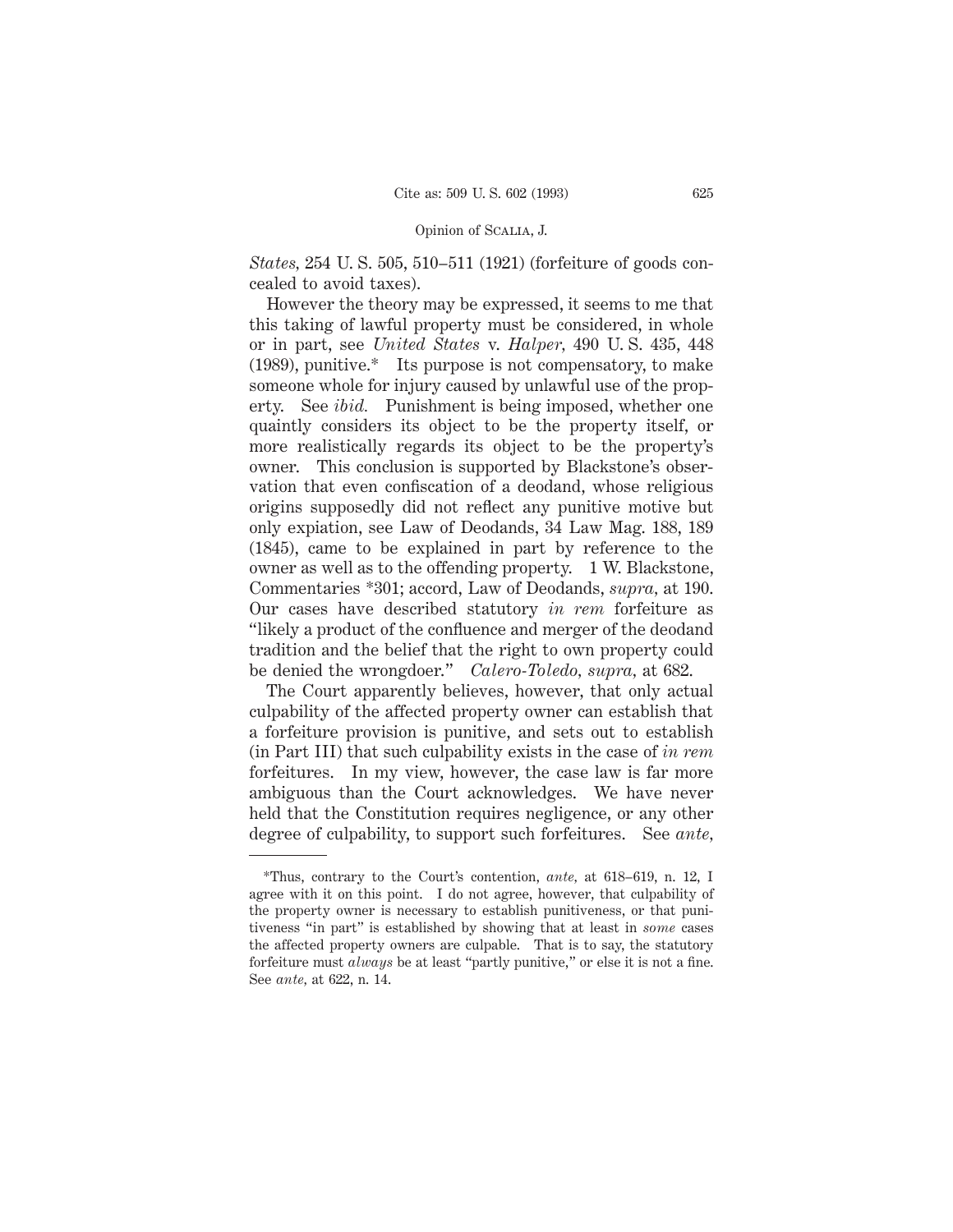at 616–617, and n. 10; *Goldsmith-Grant, supra,* at 512 (reserving question); *Calero-Toledo, supra,* at 689–690 (same). A prominent 19th-century treatise explains statutory *in rem* forfeitures solely by reference to the fiction that the property is guilty, strictly separating them from forfeitures that require a personal offense of the owner. See 1 J. Bishop, Commentaries on Criminal Law §§ 816, 824, 825, 833 (7th ed. 1882). If the Court is correct that culpability of the owner is essential, then there is no difference (except perhaps the burden of proof) between the traditional *in rem* forfeiture and the traditional *in personam* forfeiture. Wellestablished common-law distinctions should not be swept away by reliance on bits of dicta. Moreover, if some degree of personal culpability on the part of the property owner always exists for *in rem* forfeitures, see *ante,* at 614–618, then it is hard to understand why this Court has kept reserving the (therefore academic) question whether personal culpability is constitutionally required, see *ante,* at 617, as the Court does again today, see *ante,* at 617, n. 10.

I would have reserved the question without engaging in the misleading discussion of culpability. *Even if* punishment of personal culpability is necessary for a forfeiture to be a fine; and *even if in rem* forfeitures in general do not punish personal culpability; the *in rem* forfeiture in *this* case is a fine. As the Court discusses in Part IV, this statute, in contrast to the traditional *in rem* forfeiture, *requires* that the owner not be innocent—that he have some degree of culpability for the "guilty" property. See also *United States* v. *Parcel of Rumson, N. J., Land,* 507 U. S. 111, 121–123 (1993) (plurality opinion) (contrasting drug forfeiture statute with traditional statutory *in rem* forfeitures). Here, the property must "offend" *and* the owner must not be completely without fault. Nor is there any consideration of compensating for loss, since the value of the property is irrelevant to whether it is forfeited. That is enough to satisfy the *Browning-Ferris* standard, and to make the entire discussion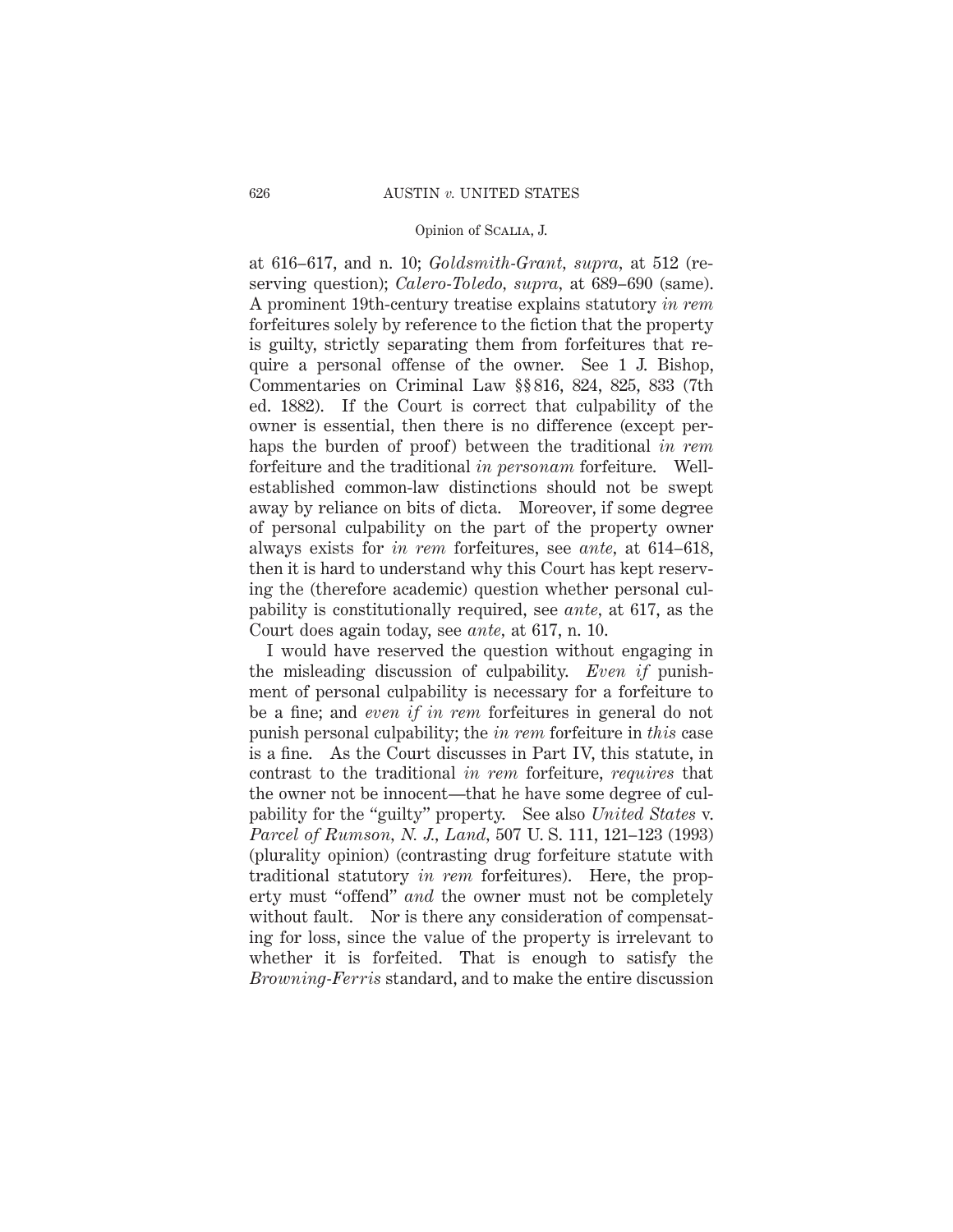in Part III dictum. Statutory forfeitures under § 881(a) are certainly *payment* (in kind) *to a sovereign* as *punishment* for an *offense.*

# II

That this forfeiture works as a fine raises the excessiveness issue, on which the Court remands. I agree that a remand is in order, but think it worth pointing out that on remand the excessiveness analysis must be different from that applicable to monetary fines and, perhaps, to *in personam* forfeitures. In the case of a monetary fine, the Eighth Amendment's origins in the English Bill of Rights, intended to limit the abusive penalties assessed against the King's opponents, see *Browning-Ferris,* 492 U. S., at 266–267, demonstrate that the touchstone is value of the fine in relation to the offense. And in *Alexander* v. *United States,* we indicated that the same is true for *in personam* forfeiture. *Ante,* at 558.

Here, however, the offense of which petitioner has been convicted is not relevant to the forfeiture. Section § 881 requires only that the Government show probable cause that the subject property was used for the prohibited purpose. The burden then shifts to the property owner to show, by a preponderance of the evidence, that the use was made without his "knowledge, consent, or willful blindness," 21 U. S. C.  $$881(a)(4)(C)$ , see also  $$881(a)(7)$ , or that the property was not so used, see § 881(d) (incorporating 19 U. S. C. § 1615). Unlike monetary fines, statutory *in rem* forfeitures have traditionally been fixed, not by determining the appropriate value of the penalty in relation to the committed offense, but by determining what property has been "tainted" by unlawful use, to which issue the value of the property is irrelevant. Scales used to measure out unlawful drug sales, for example, are confiscable whether made of the purest gold or the basest metal. But an *in rem* forfeiture goes beyond the traditional limits that the Eighth Amendment permits if it applies to property that cannot properly be regarded as an instrumen-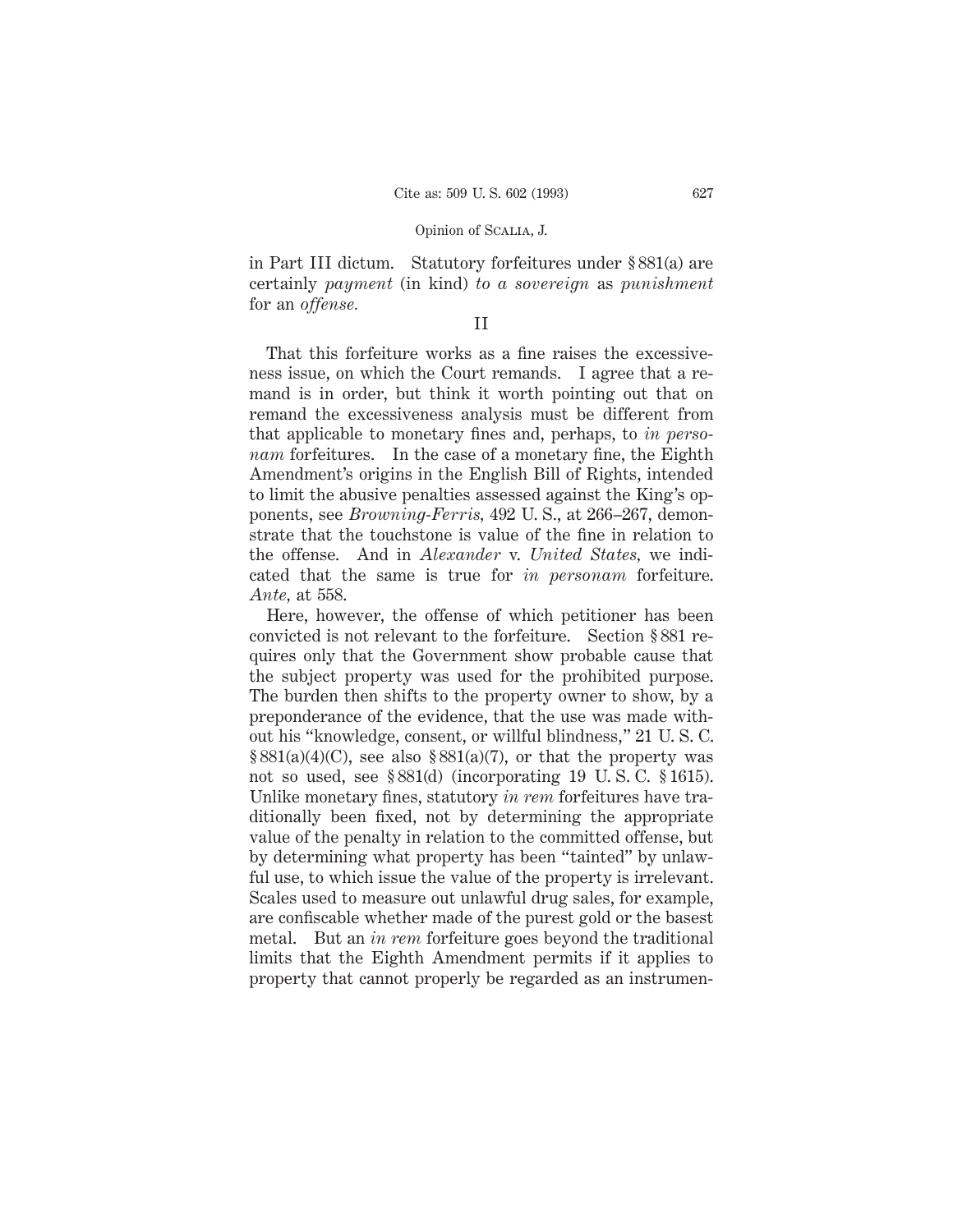#### Opinion of Kennedy, J.

tality of the offense—the building, for example, in which an isolated drug sale happens to occur. Such a confiscation would be an excessive fine. The question is not *how much* the confiscated property is worth, but *whether* the confiscated property has a close enough relationship to the offense.

This inquiry for statutory forfeitures has common-law parallels. Even in the case of deodands, juries were careful to confiscate only the instrument of death and not more. Thus, if a man was killed by a moving cart, the cart and its horses were deodands, but if the man died when he fell from a wheel of an immobile cart, only the wheel was treated as a deodand, since only the wheel could be regarded as the cause of death. 1 M. Hale, Pleas of the Crown \*419–\*422; 1 W. Blackstone, Commentaries \*301–\*302; Law of Deodands, 34 Law Mag., at 190. Our cases suggest a similar instrumentality inquiry when considering the permissible scope of a statutory forfeiture. Cf. *Goldsmith-Grant,* 254 U. S., at 510, 513; *Harmony,* 2 How., at 235 (ship used for piracy is forfeited, but cargo is not). The relevant inquiry for an excessive forfeiture under § 881 is the relationship of the property to the offense: Was it close enough to render the property, under traditional standards, "guilty" and hence forfeitable?

I join the Court's opinion in part, and concur in the judgment.

Justice Kennedy, with whom The Chief Justice and Justice Thomas join, concurring in part and concurring in the judgment.

I am in substantial agreement with Part I of JUSTICE SCALIA's opinion concurring in part and concurring in the judgment. I share JUSTICE SCALIA's belief that Part III of the Court's opinion is quite unnecessary for the decision of the case, fails to support the Court's argument, and seems rather doubtful as well.

In recounting the law's history, we risk anachronism if we attribute to an earlier time an intent to employ legal con-